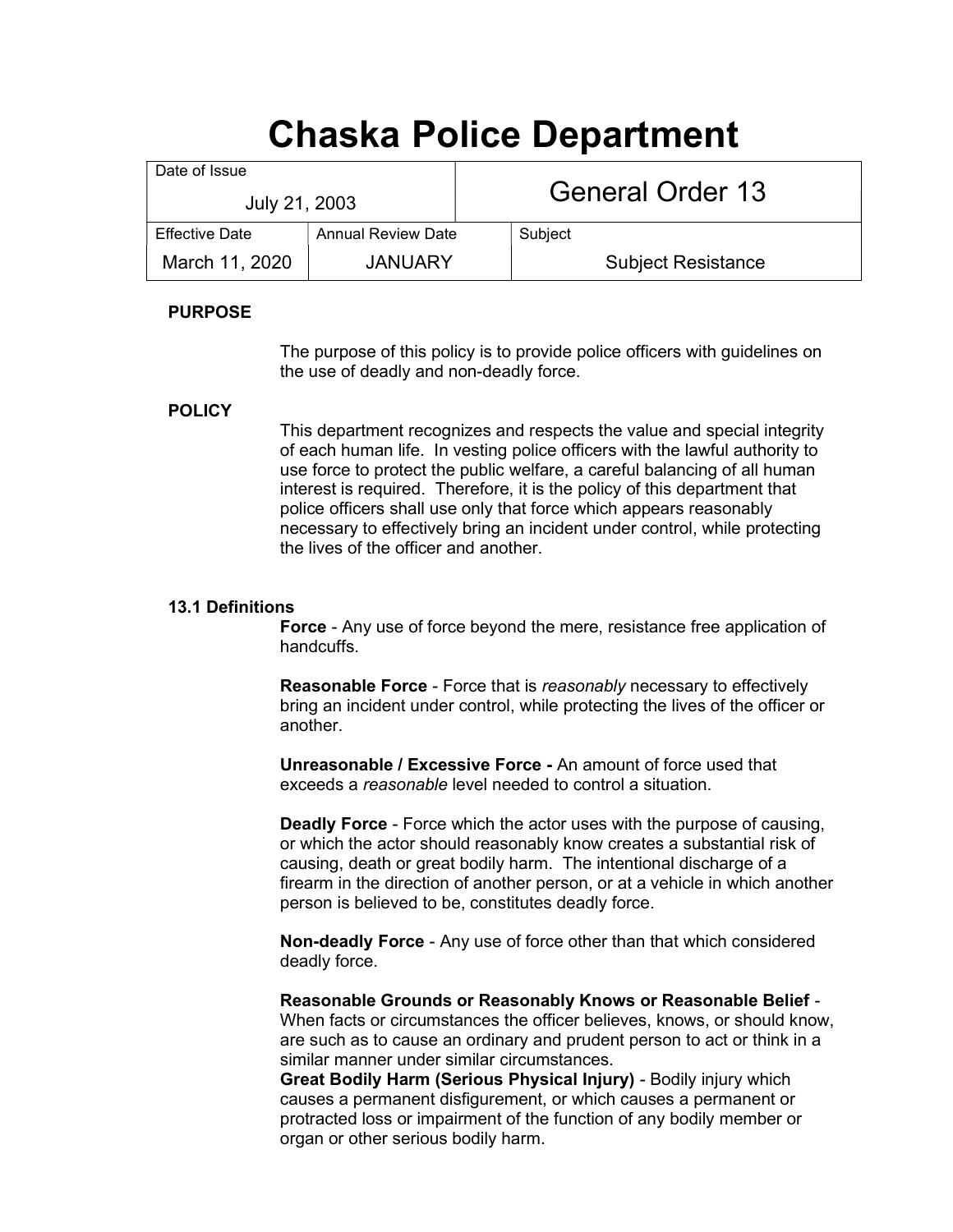# 13.2 USE OF DEADLY FORCE

### 13.2.1 Use of Deadly Force Justified

Use of deadly force by a peace officer in the line of duty is justified only when necessary:

- To protect the peace officer or another from apparent death or great bodily harm;
- To effect the arrest of capture, or prevent the escape, of a person whom the officer knows or has reasonable grounds to believe has committed or attempted to commit a felony involving the use or threatened us of deadly force; or
- To effect the arrest or capture, or prevent the escape, of a person whom the officer knows or has reasonable grounds to believe has committed or attempted to commit a felony if the officer reasonably believes that a person will cause death or great bodily harm if the person's apprehension is delayed. (Note: A fleeing felon should not be presumed to pose an immediate threat to life in the absence of actions that would lead one to reasonably believe such is the case, such as previously demonstrated threat to or wanton disregard for human life.)

### 13.2.2 Other Circumstances for Discharging Weapon

A police officer may also discharge a weapon under the following circumstances:

- **During range practice or competitive sporting events.**
- To destroy an animal that represents a threat to public safety, or as a humanitarian measure where the animal is seriously injured. Prior supervisor approval should be obtained when possible.

### 13.2.3 Restrictions when Weapon is Exhibited

Police Officers shall adhere to the following restrictions when their weapon is exhibited:

- Except for maintenance, training, or in the performance of potentially threatening duties, police officers shall not draw or exhibit their firearm unless circumstances create reasonable cause to believe that it may be necessary to use the weapon in conformance with this policy.
- **Warning shots are prohibited.**
- Firing a weapon from or at a moving vehicle is inherently dangerous to both the involved officer and innocent third parties. Therefore, officers should avoid firing weapons from a moving vehicle or at a moving vehicle; except in circumstances permitting the use of deadly force and after careful consideration of the possibility of collateral injury or death.

# 13.2.4 Parameters of Use of Non-deadly Force

Where deadly force is not authorized, officers should assess the incident in order to determine which non-deadly technique or weapon will best deescalate the incident and bring it under control.

Police officers are authorized to use department approved non-deadly force techniques and issued equipment for resolution of incidents, as follows:

**To protect themselves or another from physical harm;**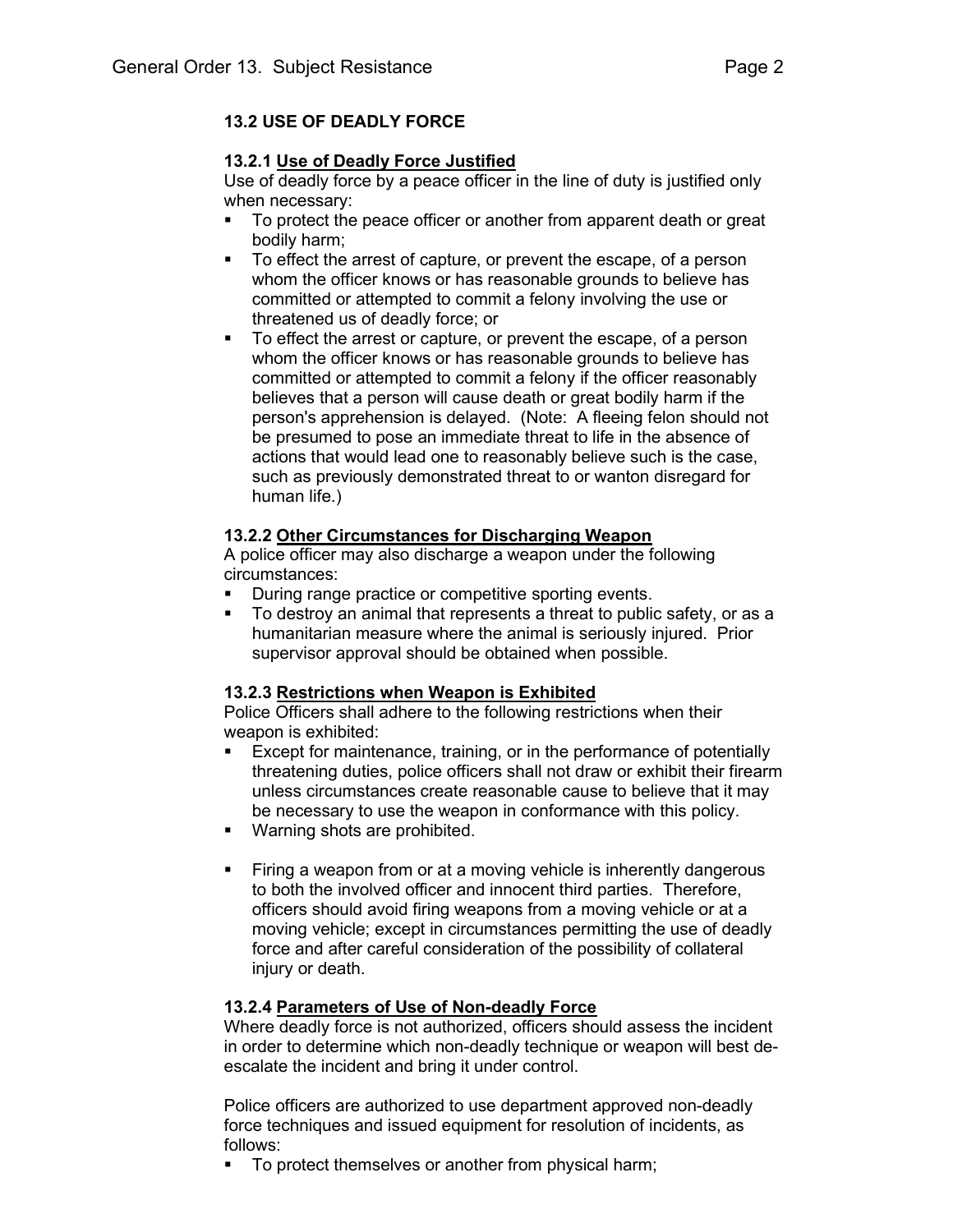- To restrain or subdue a resistant individual:
- To bring an unlawful situation under effective control.

### 3.4 TRAINING AND QUALIFICATIONS

### 13.4.1 Deadly Force

### Authorized Weapons

Uniformed Duty Weapons

- Department approved Semi-automatics
- Department supplied AR15
- Department supplied .22 caliber rifle (to be used only for the disposal of a sick or injured animal).

### **Ammunition**

Non-modified Department Issue Only

On Duty - Officers will carry weapons and ammunition authorized by and registered with the department. Authorized weapons are those approved by the department which the officer has qualified and received department sponsored training on proper and safe usage.

**Off Duty** - Officers may carry weapon(s), which are not owned or supplied by the department, as governed by and in accordance with MN State Statutes.

Relieved of Duty - Officers will not carry weapons of any kind during any period of time when they are relieved of duty without the approval of the Chief of Police.

**Training and Qualification** - The police department shall schedule regular training and qualification session for duty and specialized weapons, which will be graded on a pass/fail basis.

Police officers who fail to receive a passing score on the annual qualifications with their duty weapon(s) in accordance with department testing procedures shall be relieved of their police powers and immediately reassigned to non-enforcement duties until achieving successful re-qualification.

### Requalification after Extended Leave, Illness, or Injury

A police officer who has taken extended leave or suffered an illness or injury that could affect his use of firearms ability will be required to re-qualify before returning to enforcement duties.

Receiving Directive and Competent Instructions - Because of the importance of subject resistance procedures, all sworn agency members must be issued copies of this directive and receive competent instructions in the application of these procedures prior to being authorized to carry firearms.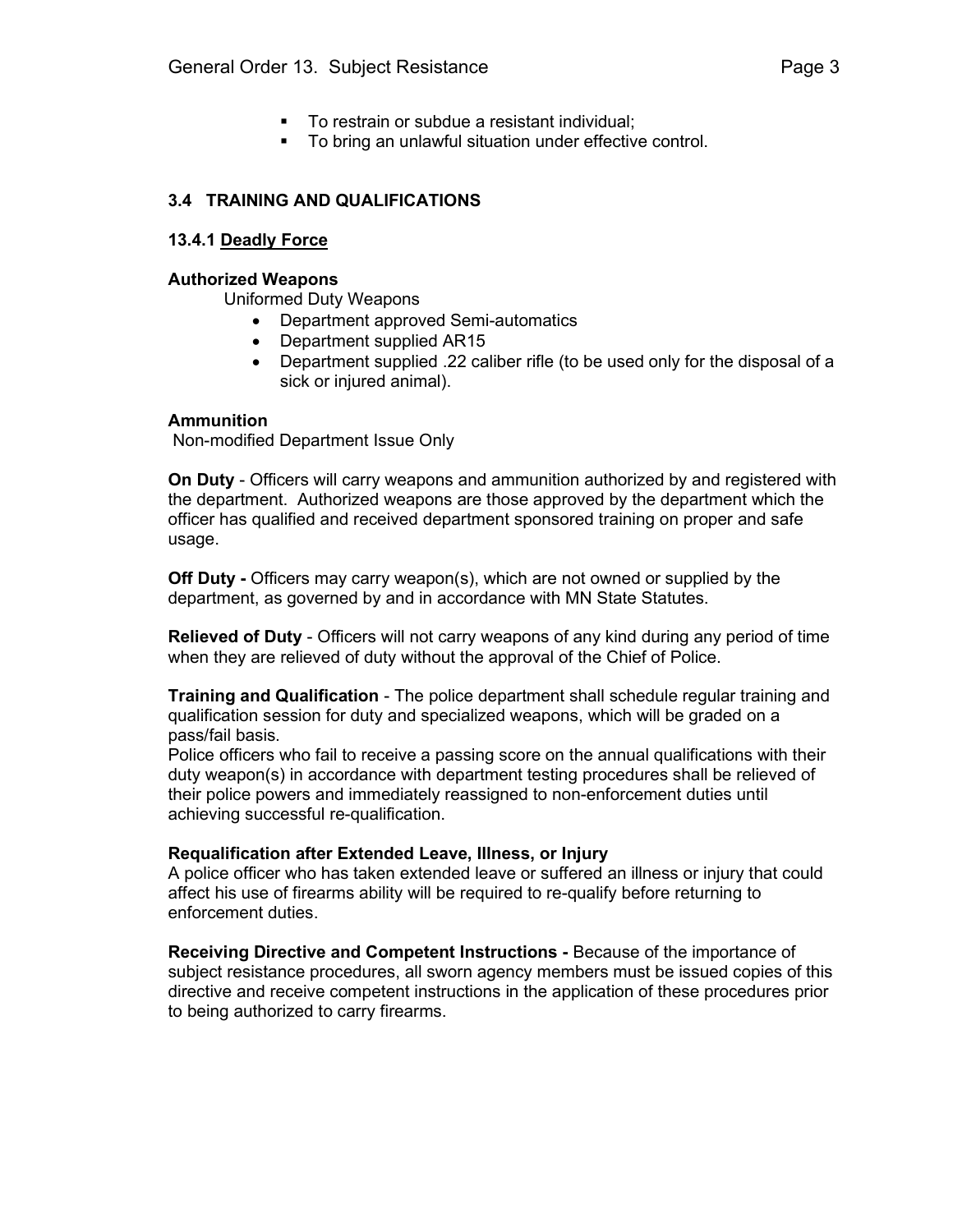### 13.4.2 Non-deadly Force Weapons and Methods

A police officer is not permitted to use a non-deadly weapon unless qualified in its proficient use as determined by training procedures.

Under no circumstances may any officer continue to use force (except mere physical restraint) against an individual who has ceased to resist.

When an individual offers only passive resistance to arrest, an officer shall bodily remove and transport such individual with as much regard to the individual's safety and welfare as is reasonable and practical.

The following non-deadly weapons are authorized:

Expandable Baton – an officer may use an expandable baton only when it is reasonably apparent that a lesser degree of force would be inadequate to control the situation.

An officer shall not intentionally strike an individual above the shoulders, unless such an action would be justified under the Use of Deadly Force guidelines.

Any person struck with an expandable baton who shows signs of or complains of injury must be provided medical attention, a report must be submitted, and a supervisor notified prior to going off shift.

Oleoresin Capsicum (O.C.) - This agent may be used by an officer under the following conditions:

- An arrest subject has not complied with repeated officer commands and the officer reasonably believes force is required to control the subject. The subject will be warned that noncompliance will result in agent use and effects, unless unsafe to do so.
- Whenever physical control techniques are warranted.

O.C. should be sprayed directly into the subject's face.

O.C. shall not be used once an individual is subdued and under control of an officer.

When the subject has been secured and resistance has ceased, make every reasonable effort to relieve the discomfort of the subject and any affected bystanders. Conditions permitting, use clear water to relieve eye inflammation.

Area contamination should be negligible. Wash your hands to prevent possible residue getting in your eyes.

Moving air and natural body action will remove all symptoms of O.C. within thirty minutes with no after effects.

A full description of the use of the agent should be included in your police report.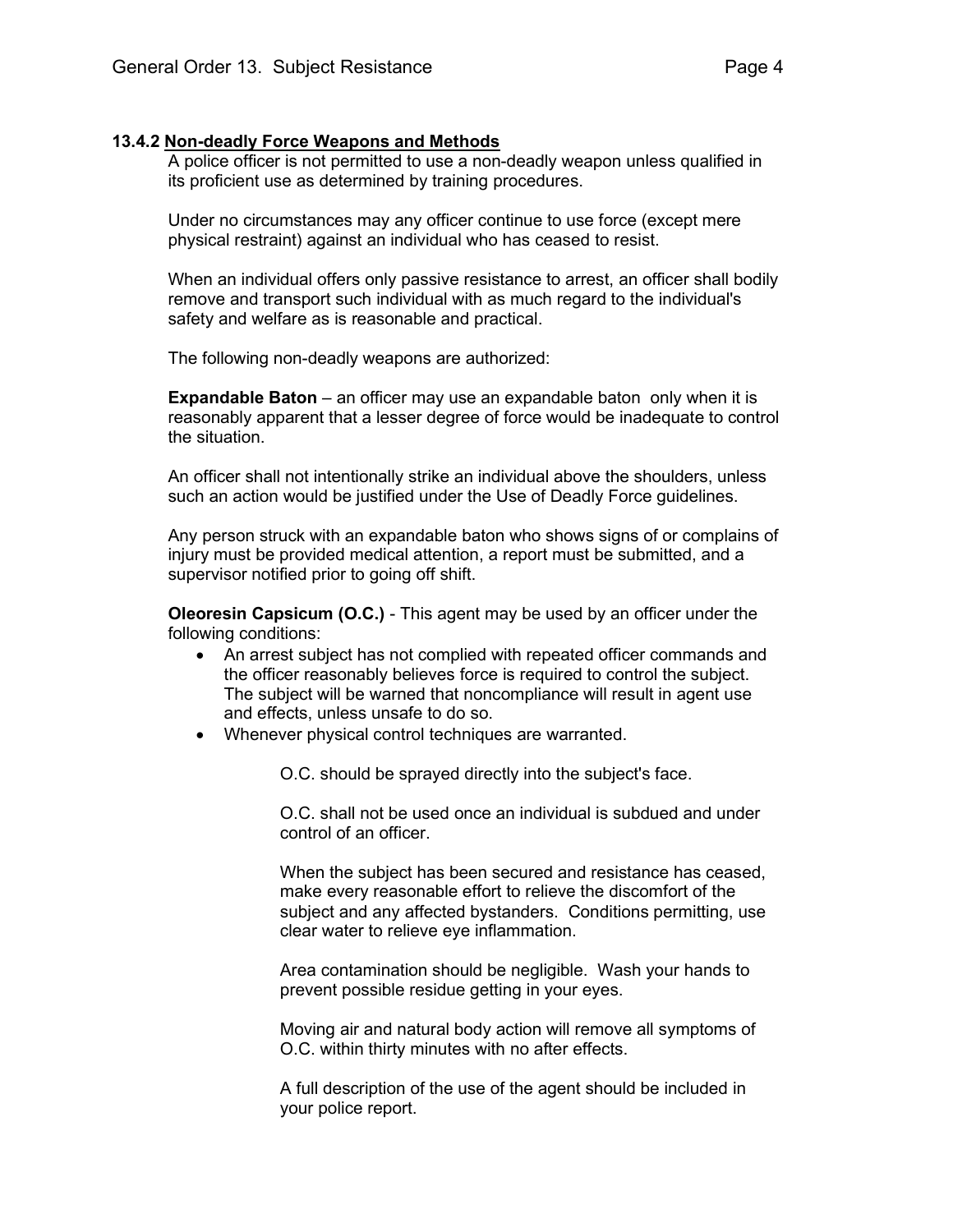Taser – The M-26 and X-26 Advanced TASER is a hand-held, battery-operated, less lethal conducted energy weapon. Voltage is applied to a subject via two darts propelled from a charged cartridge, or by direct contact. The taser overrides the central nervous system through electro-muscular disruption. The X-26 TASER affects the sensory and motor nervous system, resulting in temporary, involuntary muscle contractions. The contractions incapacitate a subject so they can be placed under the control of law enforcement officers.

### Deployment Decision

- **The Taser may only be carried and/or deployed by trained,** certified officers. Deployment includes firing the probes at a subject, or delivering a drive stun via direct contact. Deployment of the taser should be limited to situations where physical force is justified to control aggressive, non-compliant and/or combative subjects, thereby reducing the likelihood of injury to officers and subjects.
- **If the Taser is deployed in a situation where deadly force is** justified, there shall be more than one officer present, and the Taser will be deployed only if lethal cover is present.
- The Taser shall not be used on restrained subjects, unless the actions of the subject may cause harm to themselves or any other person.
- The Taser shall not be deployed in the presence of fumes or liquids known to be, or likely to be, flammable.
- The Taser should not be fired upon, nor drive stun utilized on women known to be pregnant, or claiming to be pregnant, unless all other means short of lethal force are exhausted.
- **Officers should carefully consider the Taser and other force** options before using the Taser on young children, obviously frail or infirm subjects.
- Courts have determined that it is unlawful to utilize a Taser on a nonviolent, suspected misdemeanant who is not fleeing or resisting arrest.

### Subject Resistance Continuum

The Taser is considered a less-lethal, intermediate weapon, less likely to have lasting effects on a subject than impact weapons. Based on this injury potential, the Taser has been placed at the "Active Resistance" level.

### Target Areas

The Taser is most effective when probes strike center mass and/or major muscle groups. The Taser should not be aimed at the area above the shoulders of a subject.

In drive stun applications, nerve bundles throughout the body are legitimate targets.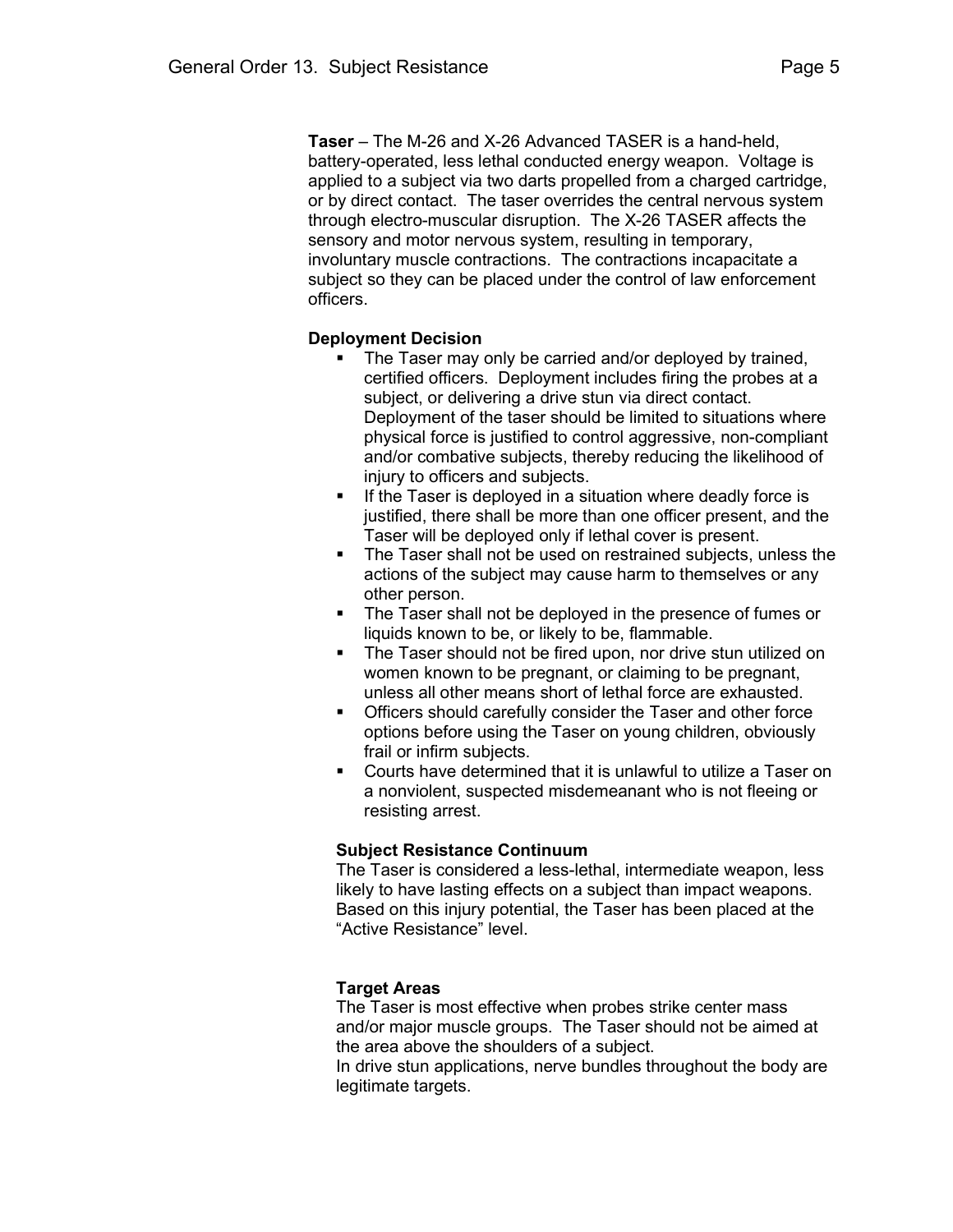When possible, and only when doing so will not jeopardize officer safety, officers should consider placing the probes in an area of the body other than across the chest cavity. Medical studies have shown that the Taser has no effect on cardiac function, however media and public reaction might be eased with this step.

### Safety Considerations

- The deploying officer shall inform other officers of the presence and/or planned use of the Taser when tactically prudent and practical, so that the Taser shot is not mistaken for a gunshot.
- **Assisting officers should move in to control the subject as** soon as possible, particularly while the Taser is dispensing the electrical charge.
- The Taser should not be used when the subject is in danger of falling from a significant height.
- The Taser should not be used when a subject is in water where drowning is a possibility.
- Used darts are a biohazard and must be treated as such. This includes the use of gloves when handled by officers.
- **Officers should make every effort to avoid placing darts in** soft tissue areas, including the face, eyes, throat or groin. Medical personnel must remove darts that may have penetrated soft tissue areas, hands, or a female subject's breast.

### Documentation

- When an officer deploys a Taser in any fashion, a subject resistance report shall be completed.
- **When a Taser is deployed by firing or by drive stun,** reasonable efforts should be made to photograph the impact points on a subject's body.
- Officers shall log expended cartridges into evidence, leaving the wires intact and "bird-nested", rather than wrapped, and placing the darts into the cartridge so that the points face down.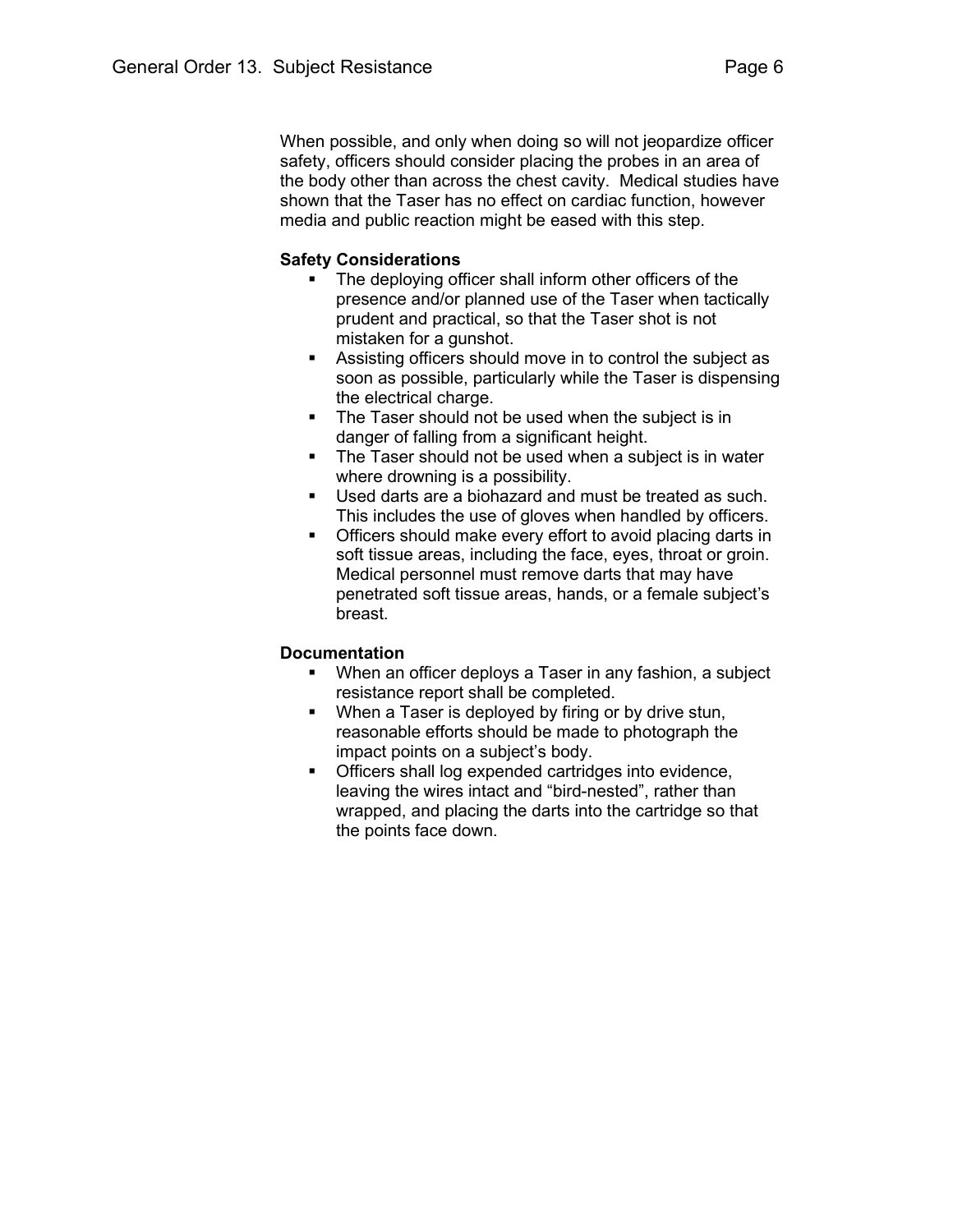### REMOTE RESTRAINT DEVICE

### PURPOSE AND SCOPE

This policy provides guidelines for the issuance and use of BolaWrap™ 100 device in order to facilitate a safe and effective response to minimize injury to suspects, subjects, and peace officers.

### **POLICY**

The BolaWrap™ 100 device is intended to immobilize and control resistive and noncompliant persons. The BolaWrap™ 100 is a hand-held remote restraint device that discharges an eight-foot bola style Kevlar tether to entangle an individual at a range of 10-25 feet.

### ISSUANCE AND CARRYING BOLAWRAP 100 DEVICES

The following guidelines shall be adhered to:

- a) Only a department-approved BolaWrap™ 100 device that has been issued by the Department shall be utilized by a peace officer.
- b) The BolaWrap™ 100 device should be treated as always loaded.
- c) Only peace officers who have successfully completed departmentapproved training may be issued and carry the BolaWrap™ 100 device.
- d) Uniformed peace officers who have been issued the BolaWrap™ 100 device may use an approved holster on their person, or the device shall be stored in an approved case in their patrol vehicle. The peace officer may transfer the BolaWrap™ 100 device to their person or pocket when necessary prior to deployment.
- e) Peace officers shall be responsible for ensuring that their issued BolaWrap™ 100 device is properly maintained and in good working order at the beginning of each shift.
- f) Peace officers should not aim both a firearm and the BolaWrap™ 100 device at an individual at the same time to prevent accidental discharge of a firearm.

### VERBAL AND VISUAL WARNINGS

A verbal warning of the intended use of the " less lethal" device should precede its application, unless it would otherwise endanger the safety of peace officers or when it is not practicable due to the circumstances. The purpose of the warning is to:

- a) Provide the individual with a reasonable opportunity to voluntarily comply.
- b) Provide other peace officers and individuals with a warning that the BolaWrap™ 100 device may be deployed.

The aiming of laser should never be intentionally directed into the eyes of another as it may permanently impair his/her vision.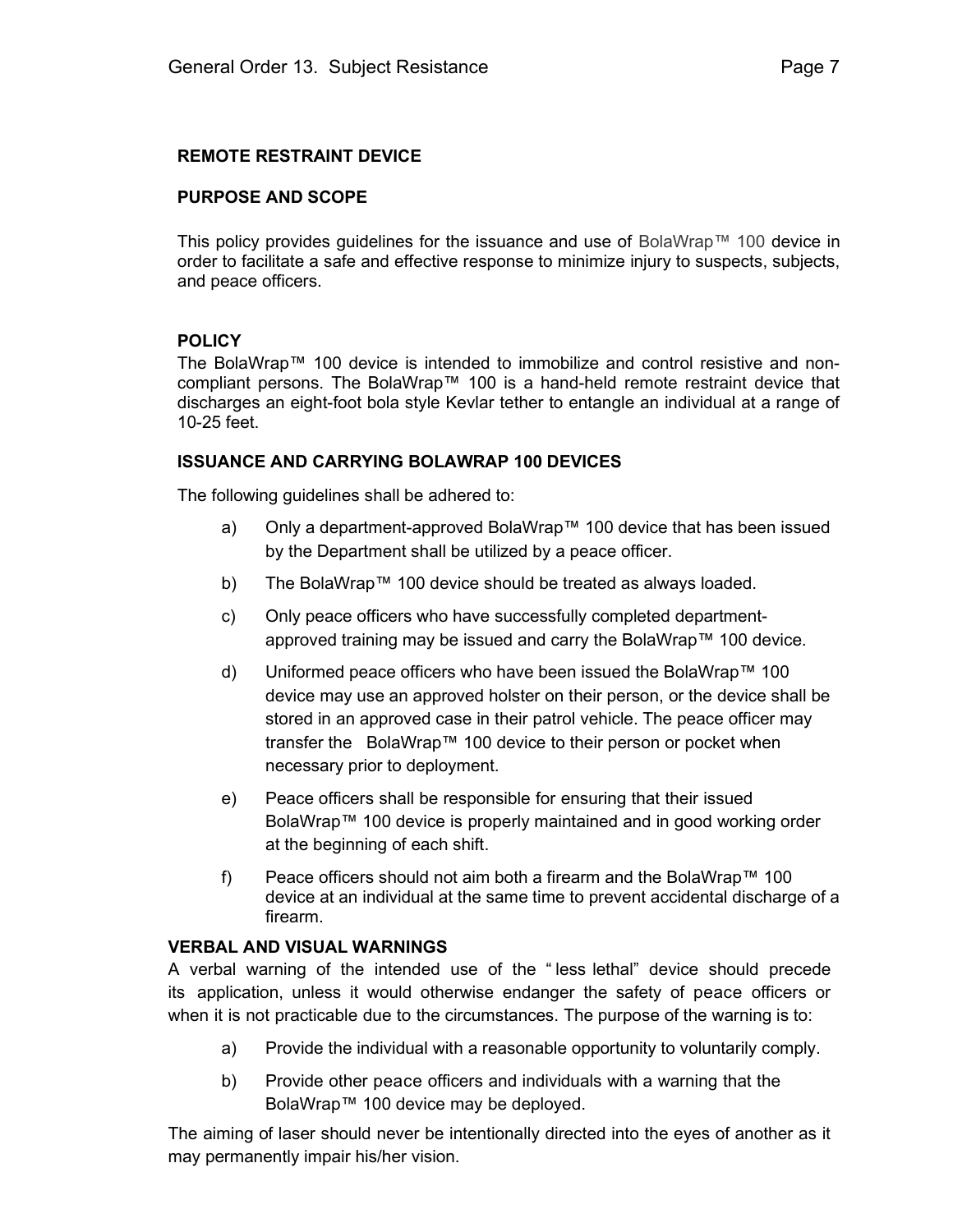The device shall be held level and horizontally directed at the subject. The device shall not be aimed in a vertical configuration. This can cause the pellets to strike the subject, causing possible injury.

The fact that a verbal or other warning was given or the reasons it was not given shall be documented by the peace officer deploying the BolaWrap™ 100 device in the related police report.

# USE OF THE BolaWrap™ 100 DEVICE

Nothing in this policy mandates that a peace officer use the BolaWrap™ 100 device.

The BolaWrap™ 100 device should only be used when its operator can safely approach the subject within the operational range of the device. Although the BolaWrap™ 100 device is generally effective in controlling most individuals, peace officers should be aware that the device may not achieve the intended results and be prepared with other options. Assisting peace officers should move in to control the subject as soon as possible and safe to do so.

### APPLICATION OF THE BolaWrap™ 100 DEVICE

The BolaWrap 100 device may be used in any of the following circumstances, when the circumstances perceived by the peace officer at the time indicate that such application is reasonably necessary to control a person:

- a) The subject is non-compliant and passively or actively resisting.
- b) The subject is violent, or is assaultive, or armed.
- c) The subject has demonstrated, by words or action, an intention to be violent or to physically resist, and reasonably appears to present the potential to harm officers, him/herself or others.

### SPECIAL DEPLOYMENT CONSIDERATIONS

The use of the BolaWrap™ 100 device on certain individuals should generally be avoided unless the totality of the circumstances indicates that other available options reasonably appear ineffective or would present a greater danger to the peace officer, the subject or others, and the peace officer reasonably believes that the need to control the individual outweighs the risk of using the device. If the BolaWrap™ 100 is deployed in a situation where deadly force is justified, there shall be more than one peace officer present with at least peace officer providing lethal cover for the peace officer(s) deploying the BolaWrap™ 100. This includes:

- a) Women who are known to be pregnant or claim to be pregnant unless all other means short of lethal force are exhausted.
- b) Elderly individuals, obviously frail or infirm subjects and young children.
- c) Individuals who are handcuffed or otherwise restrained unless the actions of the subject may cause harm to themselves or any other person.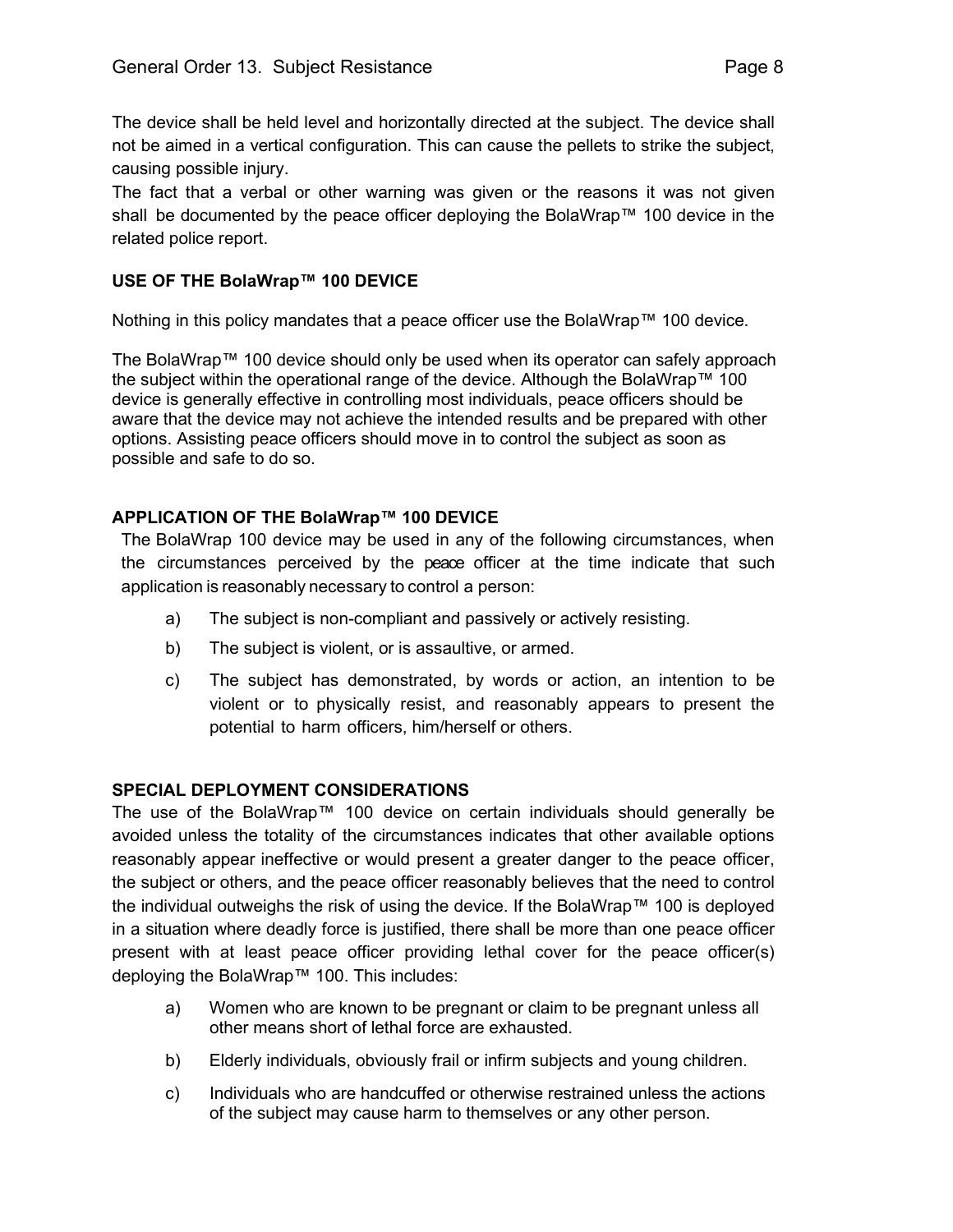- d) Individuals that are closer than 10 feet. A range of less than 10 feet does not allow the Wrap to fully deploy and doing so can cause the pellet to detach or strike the subject possibly causing serious injury.
- e) Do not use the device on individuals in crowded situations, ie; if there is possibility of the pellet hitting bystanders.
- f) Individuals detained in a police vehicle.
- g) Individuals in control of a motor vehicle.
- h) Individuals detained in a booking or holding cell.
- i) Individuals near flammable or combustible liquids or fumes.
- j) Individuals in danger of falling or becoming entangled in machinery or heavy equipment, which could result in death or serious bodily injury.
- k) Individuals near any body of water that may present a drowning risk.
- l) Individuals whose position or activity may result in collateral injury (e.g., falls from height, operating vehicles, running).

The BolaWrap™ 100 device shall not be used to psychologically torment, elicit statements or to punish any individual.

### TARGETING CONSIDERATIONS

The preferred target area is knees and below. Reasonable efforts should be made by a peace officer to target the lower extremities. If the opportunity presents itself, it is possible to target the lower arms. The head, neck, chest and groin shall be avoided. Hitting the face or neck can cause severe injury or death. If the dynamics of a situation or officer safety do not permit the officer to limit the application of the BolaWrap™ 100 device to a precise target area, peace officers should im mediately monitor the condition of the subject if it strikes the head, neck, chest or groin until the subject is provided medical attention by paramedics or other medical personnel. A peace officer shall not intentionally aim the device above the subject's chest, unless such an action would be justified under Use of Deadly Force guidelines

### MULTIPLE APPLICATIONS OF THE BolaWrap™ 100 DEVICE

Because of the low-level force being used, the device may be deployed multiple times on the same individual. If the first application of the BolaWrap™ 100 device appears to be ineffective in gaining control of an individual, the peace officer should consider certain factors before additional applications of the device, including:

- a) Whether the Kevlar cord or pellets/barbs are making proper contact.
- b) Whether the individual has the ability and has been given a reasonable opportunity to comply.
- c) Whether verbal commands, other options or tactics may be more effective.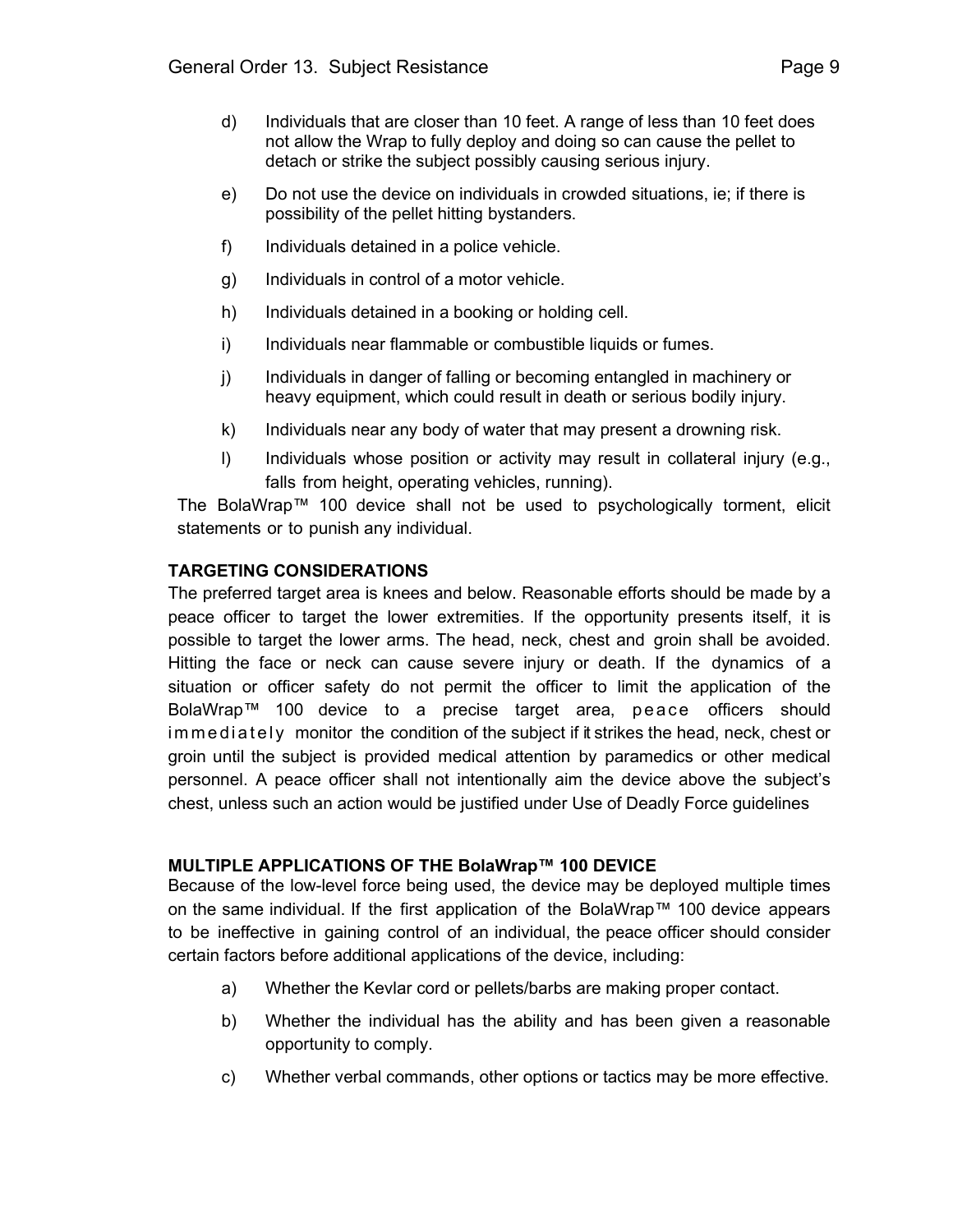### ACTIONS FOLLOWING DEPLOYMENT

Following the use of the BolaWrap™ 100 device:

- a) A peace officer shall notify a supervisor prior to the end of his/her shift.
- b) If the peace officer determines that removal of the pellets/barbs is appropriate at the scene, the peace officer shall remove the Kevlar cord using a department issued cutting tool. The Kevlar cord may also be unwrapped by hand when appropriate.
- c) The expended cartridge, pellets/barbs and Kevlar cord should be collected and submitted into evidence.
- d) Reasonable efforts should be made to photograph and/or video record the impact area on the subject's body.

### REPORTING THE USE OF THE BolaWrap™ 100

a) A peace officer that deploys BolaWrap™ 100 in any fashion shall complete a Response to Resistance and police report documenting the peace officer's actions.

### OFF-DUTY CONSIDERATIONS

Peace officers are not authorized to carry department BolaWrap™ 100 devices while off-duty. Officers shall ensure that BolaWrap™ 100 devices are secured in a manner that will keep the device inaccessible to others.

### DOCUMENTATION CONSIDERATIONS

Peace officers shall document all BolaWrap™ 100 device discharges. The unintentional discharges, pointing the device at a person, and laser activation will also be documented:

- a) The BolaWrap™ 100 device & cartridge serial numbers when the device is discharged.
- b) Date, time and location of the incident.
- c) Whether any display or laser deterred a subject and gained compliance.
- d) The number of BolaWrap™ 100 device activations and the duration between activations.
- e) The range at which the BolaWrap™ 100 device was used.
- f) Location of any deployments impact.
- g) Description of where missed deployments went.
- h) Whether medical care was provided to the subject.
- i) Whether the subject sustained any injuries.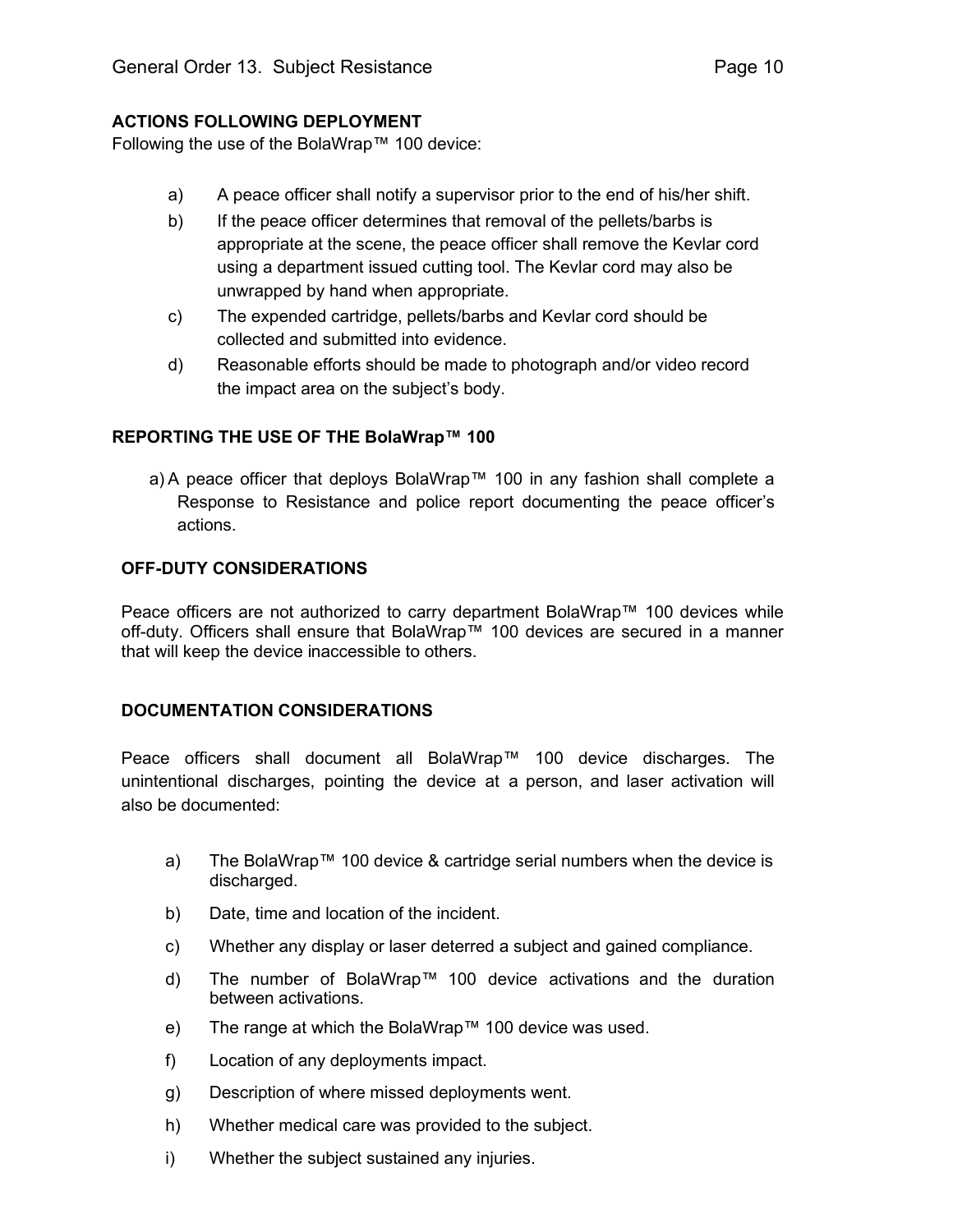- j) Observations of the subject's physical and physiological actions.
- k) Whether any officers sustained any injuries.
- l) Any known or suspected drug use, intoxication or other medical problems.

The Chief of Police and/or his designee should be periodically briefed by the Lieutenant of Patrol Division & Field Operations Commander with an analysis to identify trends, including deterrence and effectiveness of the BolaWrap™ 100 device.

### MEDICAL TREATMENT

Any individual who falls under any of the following categories should, as soon as practicable, be examined by paramedics or other qualified medical personnel:

- (a) The person may be pregnant.
- (b) The person reasonably appears to be in need of medical attention.
- (c) The BolaWrap™ 100 device pellets/barbs are lodged in a sensitive area (e.g., groin, female breast, head, face, neck).
- (d) The person requests medical treatment.

### TRAINING

A peace officer shall not carry, use or deploy the BolaWrap™ 100 device until they have received proficiency training and certification on the device. After initial certification the peace officer shall participate in annual proficiency training with the BolaWrap™ 100 device.

Peace officers who do not carry BolaWrap™ 100 device will receive training to familiarize themselves with the device.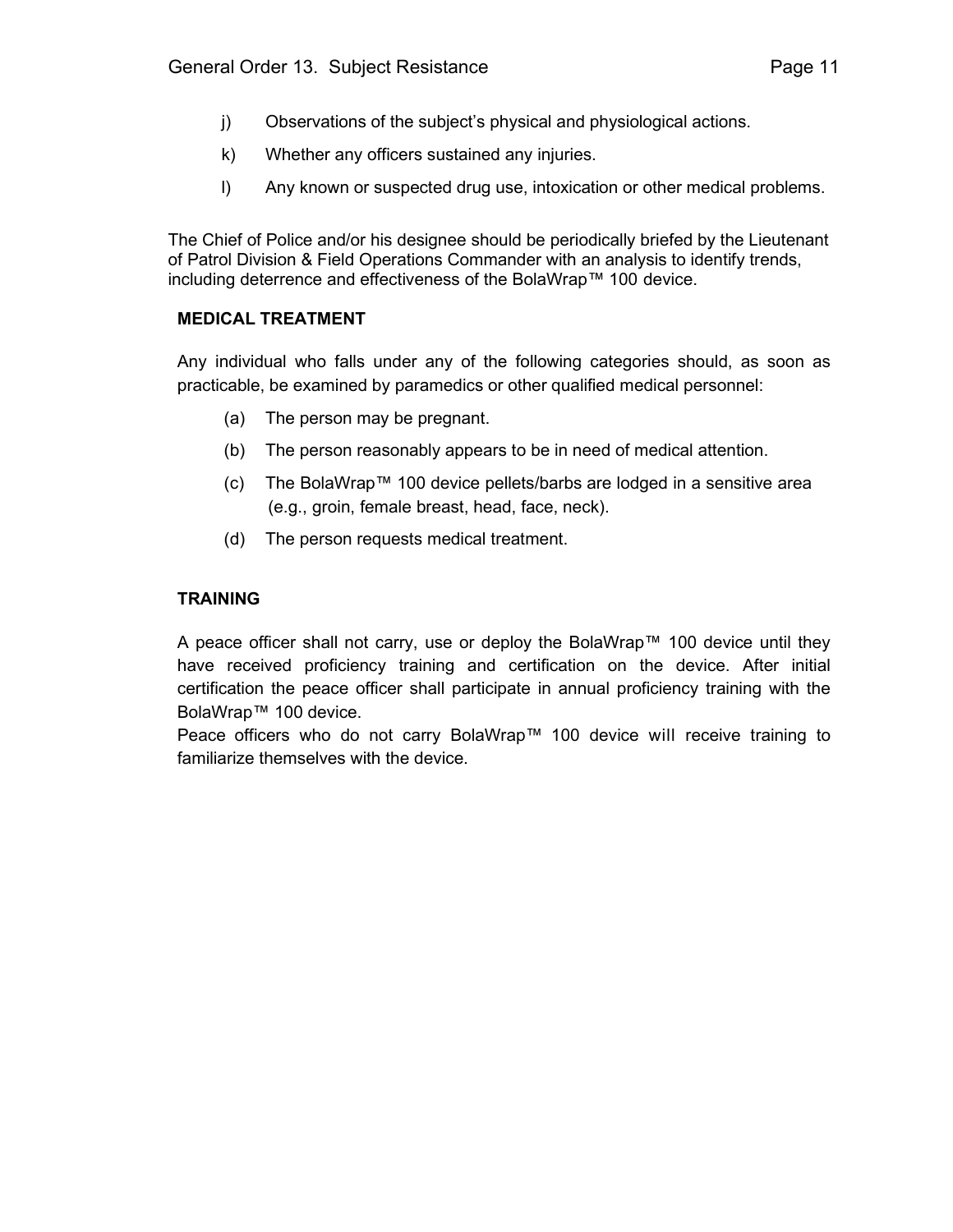Less Lethal

# Chaska Police Department

# PepperBall Policy

# PURPOSE AND SCOPE

This policy provides guidelines for the issuance and use of PepperBall System in order to facilitate a safe and effective response to minimize injury to individuals and peace officers.

# **POLICY**

PepperBall is a Less Lethal chemical agent delivery system that provides peace officers with a safe and effective compliance systems. PepperBall projectiles combine a safe level of kinetic impact with LIVE or LIVE X PAVA. These powder or liquid filled plastic projectiles are accurately delivered from a safe distance that uses high-pressure air, CO2 or compressed air with TCP pistols and/or VKS rifle launchers from limited capacity magazines to deliver PAVA powder/or liquid projectiles. Area saturation with PAVA can be achieved from safe distances. As the projectiles impact and break apart, the PAVA cloud enters the breathing passages. Response to inhaling PepperBall can vary among individuals but in most cases the symptoms last for a few minutes.

# **DEFINITIONS**

**Display:** Pointing the PepperBall rifle launcher or pistol in the direction of another person with no deployment of the PepperBall projectiles.

**Area denial or area saturation:** A use of PepperBall PAVA to deny access to an area or gain compliance of movement from an area. In this deployment, PepperBall projectiles will be launched to impact surrounding objects like walls, ground, automobiles, trees, and must not be launched directly at the individual. The PAVA cloud is designed to expose individuals to the chemical agent in an effort to gain physical change in behavior of the individual or compliance with verbal commands.

**Direct impact:** With PepperBall PAVA projectiles to an individual. Direct impact deployments use a combination of kinetic impact and chemical agent exposure.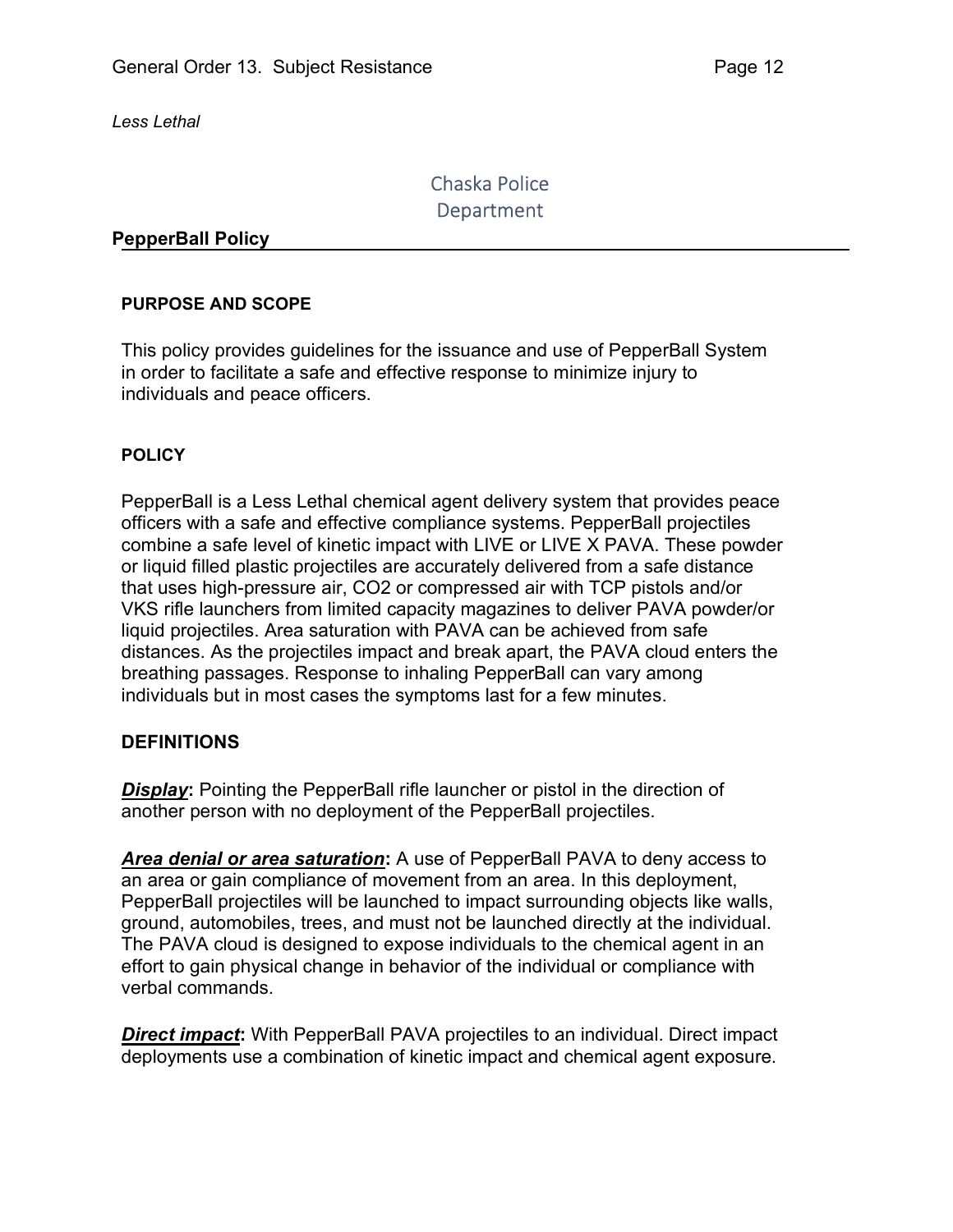**PepperBall PAVA:** PAVA is one of six capsaicinoids found in pepper plants. PAVA is one of the hottest capsaicinoids and is an amide of Pelargonic Acid and Vanillylamine (thus, PAVA). The PepperBall products contain only purified non-oil based PAVA. PAVA is produced at a pharmaceutical grade and is used in Tabasco sauce, spice packs, cooking oils, and is non-Flammable.

### REQUIRED EQUIPMENT

PepperBall equipment will consist of a Tactical Compact Pistol (TCP) PepperBall pistol and/or variable Kinetic System (VKS) rifle launcher, two PepperBall magazines, and LIVE PAVA, Inert Scent Talcum Powder Projectiles, and/or LIVE X PAVA round and/or shaped projectiles, and one PepperBall patrol bag.

 Inert Scent Talcum Powder Projectiles are authorized for training and for use in a direct impact situation when you do not want to have PAVA present (such as a hospital or school).

PepperBall rifles shall be operated with compressed air ranging between 1500 to 3000 PSI.

### ISSUANCE AND CARRYING PEPPERBALL DEVICES

The following guidelines shall be adhered to:

- a) Only a department approved PepperBall devices that have been issued by the Department shall be utilized by a peace officer or other personnel.
- b) Only peace officers or other personnel who have successfully completed department-approved training may be issued and carry the PepperBall pistol or rifle.
- c) Uniformed peace officers who have been issued the PepperBall device shall wear the device in an approved holster on their person or stored in an approved PepperBall patrol bag.
- d) The training unit shall be responsible for ensuring that the PepperBall devices are properly maintained and in good working order.
- e) A peace officer shall not simultaneously point a firearm and PepperBall pistol or rifle at an individual at the same time to prevent accidental discharge of a firearm.
- f) The training unit staff will maintain an inventory of all department issued PepperBall launchers. Including an accurate record of the location of the devices and maintenance history.
- g) A peace officer shall carry the TCP pistol on their support side. A Community Service Officer (CSO) may carry the TCP pistol on either side.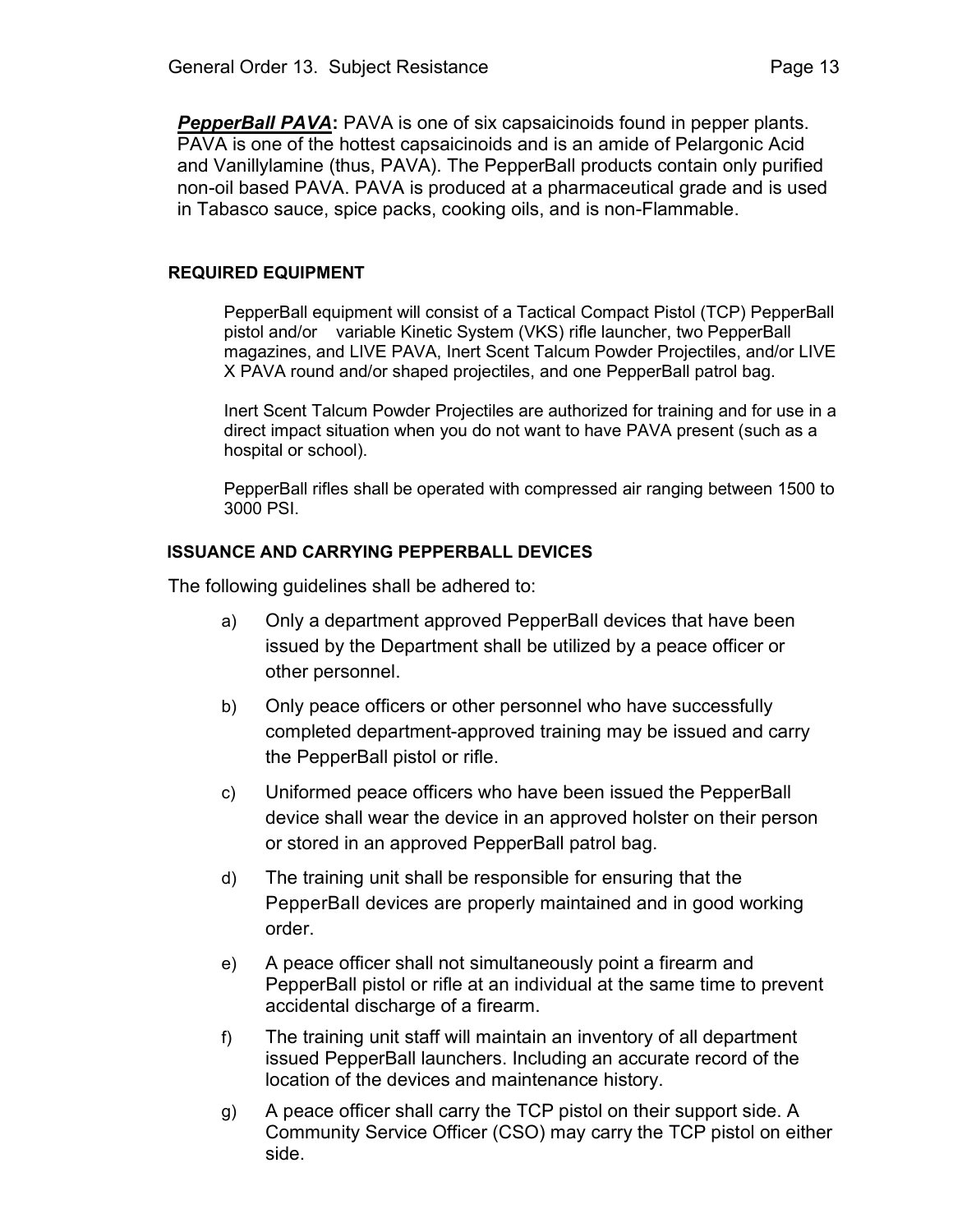### VERBAL AND VISUAL WARNINGS

A verbal warning of the intended use of the " less lethal" device should precede its application, unless it would otherwise endanger the safety of peace officers or when it is not practicable due to the circumstances. Before deployment, if possible, a peace officer or other personnel will notify the dispatcher and other peace officers by radio that PepperBall is being deployed. The purpose of the warning is to:

- a) Provide the individual with a reasonable opportunity to voluntarily comply.
- b) Provide other peace officers and individuals with a warning that the PepperBall system may be deployed.

The fact that a verbal or other warning was given or the reasons it was not given shall be documented by the peace officer or other personnel deploying the PepperBall system in the related police report.

# USE OF THE PEPPERBALL SYSTEM

The display only of a PepperBall launcher is classified as low level force. While deployment of PepperBall as an Area Denial or Saturation option is classified as a low-level force is authorized in response that meets the definition of passive resistance. Deployment of PepperBall in a manner intended to impact an individual is authorized in response to resistance or aggression that meets the definition of assaultive resistance on the Chaska Police Subject Resistance Continuum.

When an animal is attacking, PepperBall system may be used by a peace officer or other personnel to protect a domestic animal, another individual or themselves from an attacking animal. This may include Area Denial or Saturation and/or direct projectile impact to the attacking animal.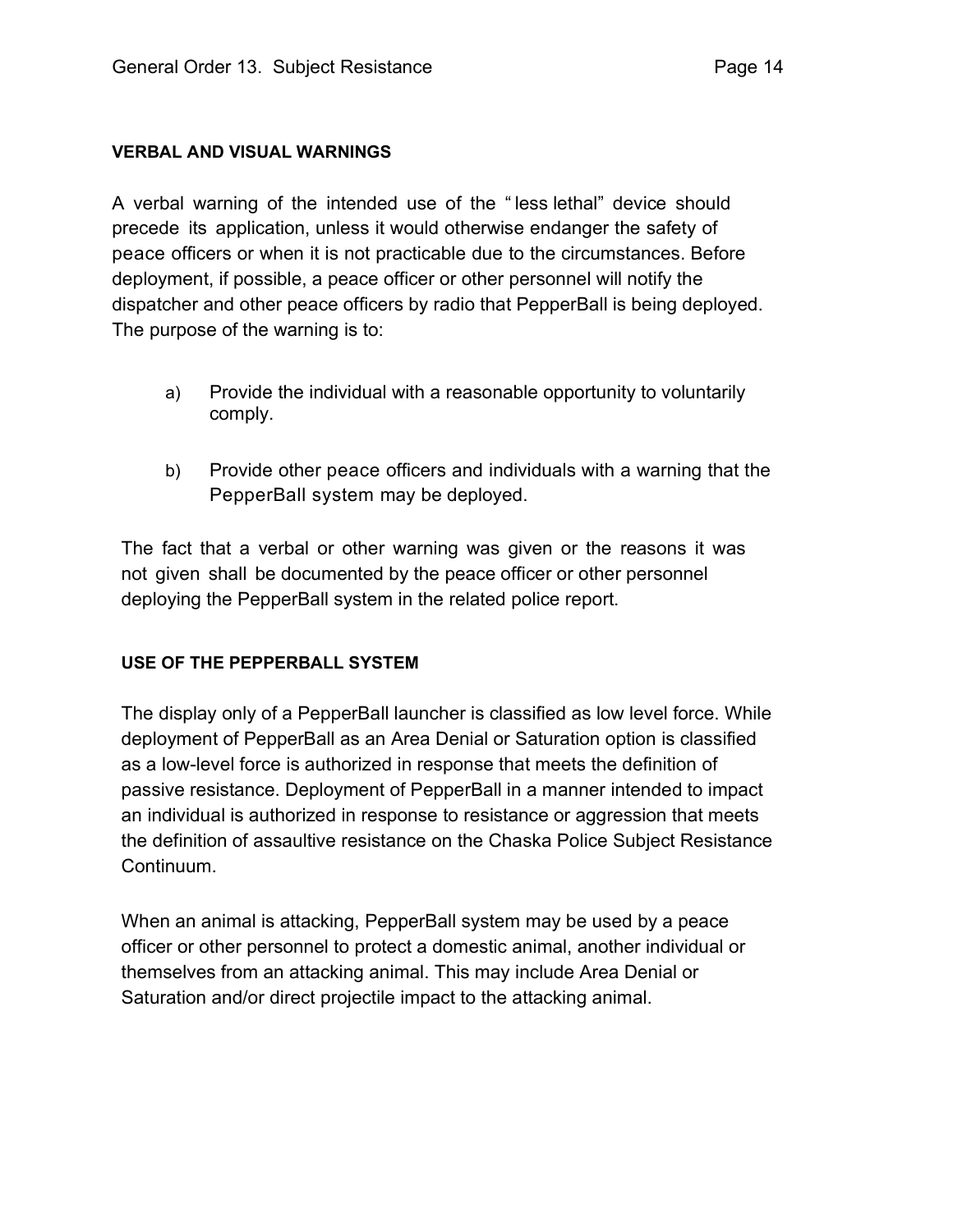# SPECIAL DEPLOYMENT AND TARGETING CONSIDERATIONS

The use of PepperBall is classified as a non-lethal device, there is potential for PepperBall projectiles to inflict injury when they strike the face, eyes, neck, spinal column, breasts of a female, and groin. Therefore, personnel deploying the PepperBall system shall avoid intentionally striking those body areas unless deadly force exists. Peace officers and other personnel will target center mass, legs or arms, as well as the surfaces around the individual. If a PepperBall device is deployed in a situation where deadly force is justified, there shall be more than one peace officer present with at least one peace officer providing lethal cover for the peace officer(s) deploying the PepperBall system. Special deployment considerations shall include:

- a) Women who are known to be pregnant or claim to be pregnant unless all other means short of lethal force are exhausted.
- b) Elderly individuals, obviously frail or infirm subjects and young children.
- c) Individuals who are handcuffed or otherwise restrained unless the actions of the subject may cause harm to themselves or any other person.
- d) Do not use the device on individuals in crowded situations, i.e.; if there is possibility of the pellet hitting bystanders.
- e) Individuals detained in a police vehicle.
- f) Individuals in a moving motor vehicle.
- g) Individuals in danger of falling or becoming entangled in machinery or heavy equipment, which could result in death or serious bodily injury.
- h) Individuals whose position or activity may result in collateral injury (e.g., falls from height, or operating vehicles).

The PepperBall system shall not be used to psychological torment, elicit statements or to punish any individual.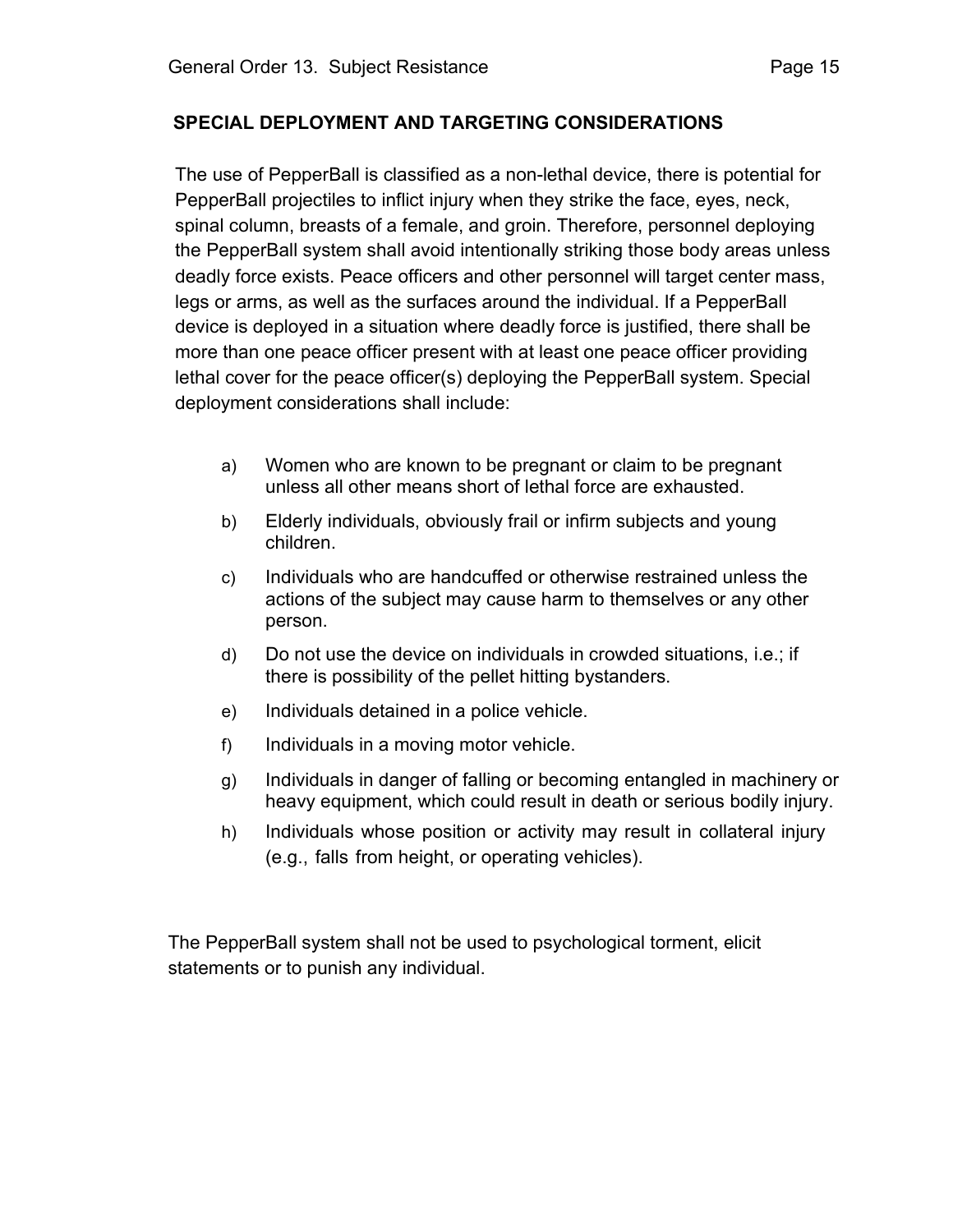# MULTIPLE APPLICATIONS OF THE PEPPERBALL DEVICE

If the PepperBall system appears to be ineffective in gaining control of an individual, the peace officer or other personnel should consider certain factors before additional applications of the device, including:

- a) Whether the projectiles are making proper contact.
- b) Whether the individual has the ability and has been given a reasonable opportunity to comply.
- c) Because of the low-level force being used, the device may be deployed multiple times on the same individual.
- d) Whether verbal commands, other options or tactics may be more effective.

# ACTIONS FOLLOWING DEPLOYMENT

Following the use of the PepperBall device:

- a) The peace officer or other personnel shall complete a Response to Resistance and police report documenting their actions.
- b) The peace officer or other personnel shall notify a supervisor prior to the end of his/her shift.
- c) Reasonable efforts should be made to photograph the impact area on the individual's body.

# MEDICAL TREATMENT

The PepperBall system can deliver projectiles that can produce temporary abrasions, bruises, and/or welts. Any individual who falls under any of the following categories should, as soon as practicable, be examined by paramedics or other qualified medical personnel:

- (a) The individual may be pregnant.
- (b) The individual reasonably appears to need medical attention. This includes, but not limited to breathing difficulties or loss of consciousness.
- (c) The individual complains or injury or requests medical treatment.
- (d) Keep the individual calm and expose them to fresh air.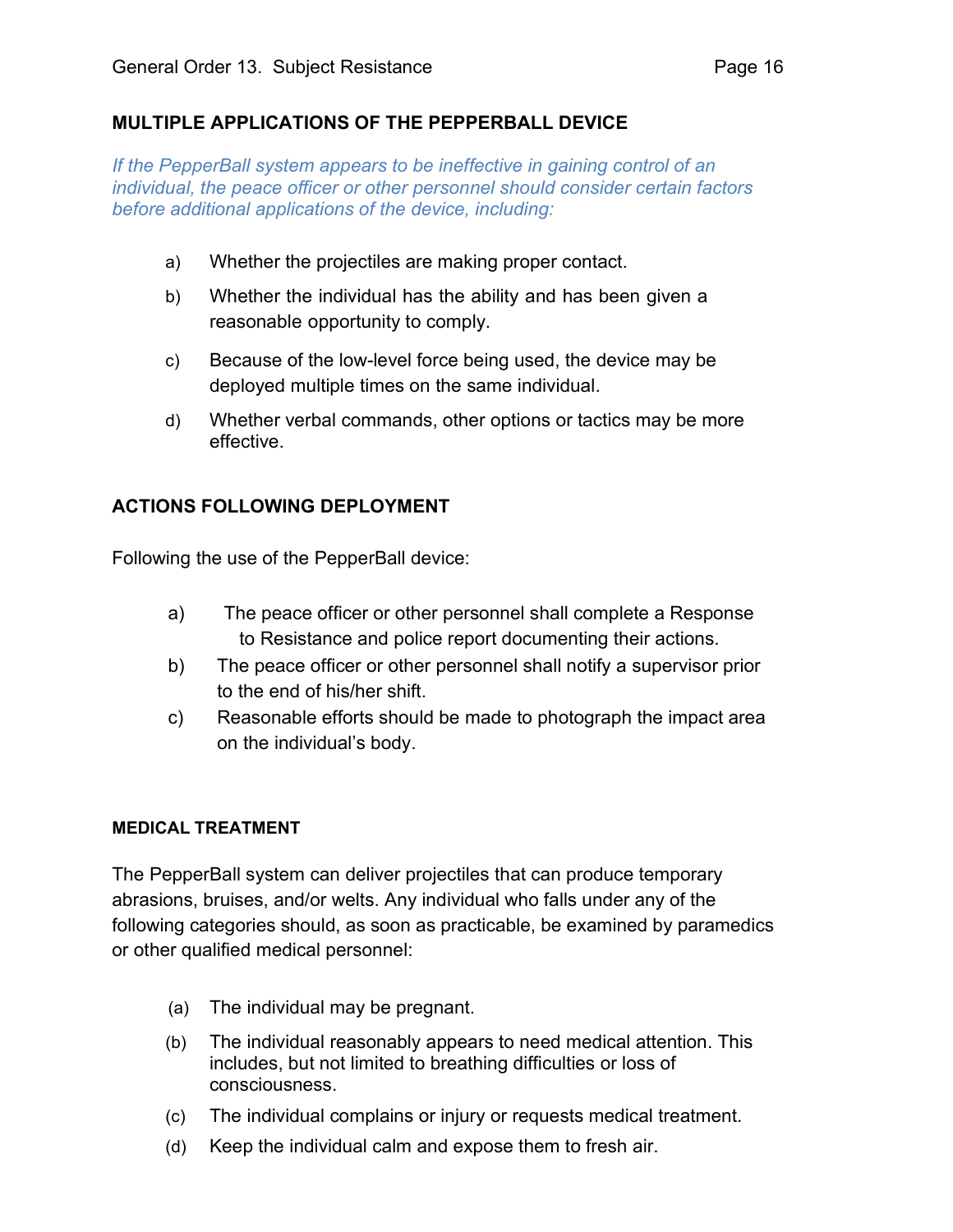- (e) Rinse the affected areas with cool clean water.
- (f) Check for unusual reactions to avoid injury.

# TRAINING

A peace officer and other personnel shall not carry, use or deploy a PepperBall device until they have received proficiency training and certification. After initial certification the peace officer and other personnel shall participate in annual proficiency training with the PepperBall system.

Peace officers or other personnel who do not carry PepperBall shall receive training to familiarize themselves with the devices.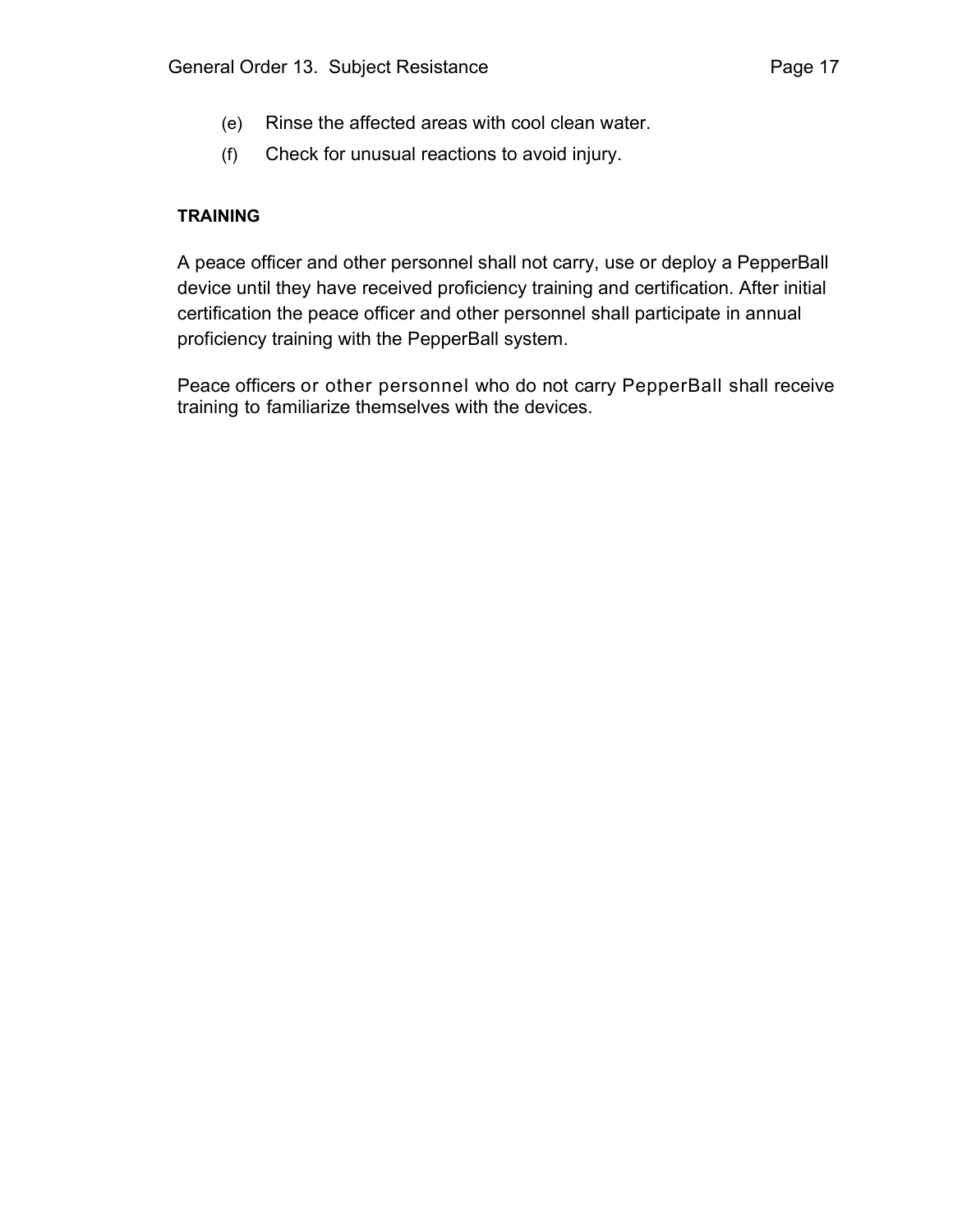# 13.5 REPORTING SUBJET RESISTANCE

# 13.5.1 Reports

A written report and "Subject Resistance" computer file entry will be required in the following situations:

- When a duty firearm is discharged outside of the firing range. When an animal is dispatched, a Subject Resistance Report will be completed but a written report is not required.
- When a use of force and/or firearm discharge results in injury, or death.
- **When a non-lethal weapon is used on a person.**
- When any officer action results, or is alleged to have resulted in the injury, or death of a person (including motor vehicle related actions.)
- Any use of force beyond handcuffing, regardless of subject complaint or injury.

The officer's written report should, at a minimum, detail the circumstances of the incident, contain an explanation of what force was used, why it was used, and the extent of injury inflicted or sustained.

An analysis of Subject Resistance will be completed annually by a member of the CPD command staff as designated by the Chief of Police who will identify any patterns which exist that require training, or policy modification, and make appropriate recommendations to the Chief of Police.

Officer(s) will summon a supervisor to the scene as per 13.5.2

# 13.5.2 Subject Resistance Investigation

An on-duty supervisor will be immediately summoned to the scene, and will comply with investigative procedures (e.g., photographs, statements, etc.) as required by the department in the following situations:

- When a firearm is discharged outside of the firing range (excluding routine situations calling for an animal to be destroyed.)
- When a subject resistance incident results in injury, or death.
- When a subject complains that an injury has been inflicted by an officer.
- If there is no on-duty supervisor, the on-call supervisor will assess whether a supervisor response to the scene is necessary and / or a supervisor's report is necessary based on the severity of the injury and other circumstances.

The supervisor's report will contain a specific section, which will address the propriety of the use of force, and determine whether actions were in accordance with departmental policy and procedures. The Chief of Police will be advised, and the Chief will make 1 of 3 possible determinations:

- Force used was appropriate.
- Force used was within policy; however, a better alternative existed (in which case the officer's training needs will be examined.)
- Force used was outside of policy, and an internal investigation will be conducted (departmental action will be determined by the Chief of Police, upon the completion of the investigation.)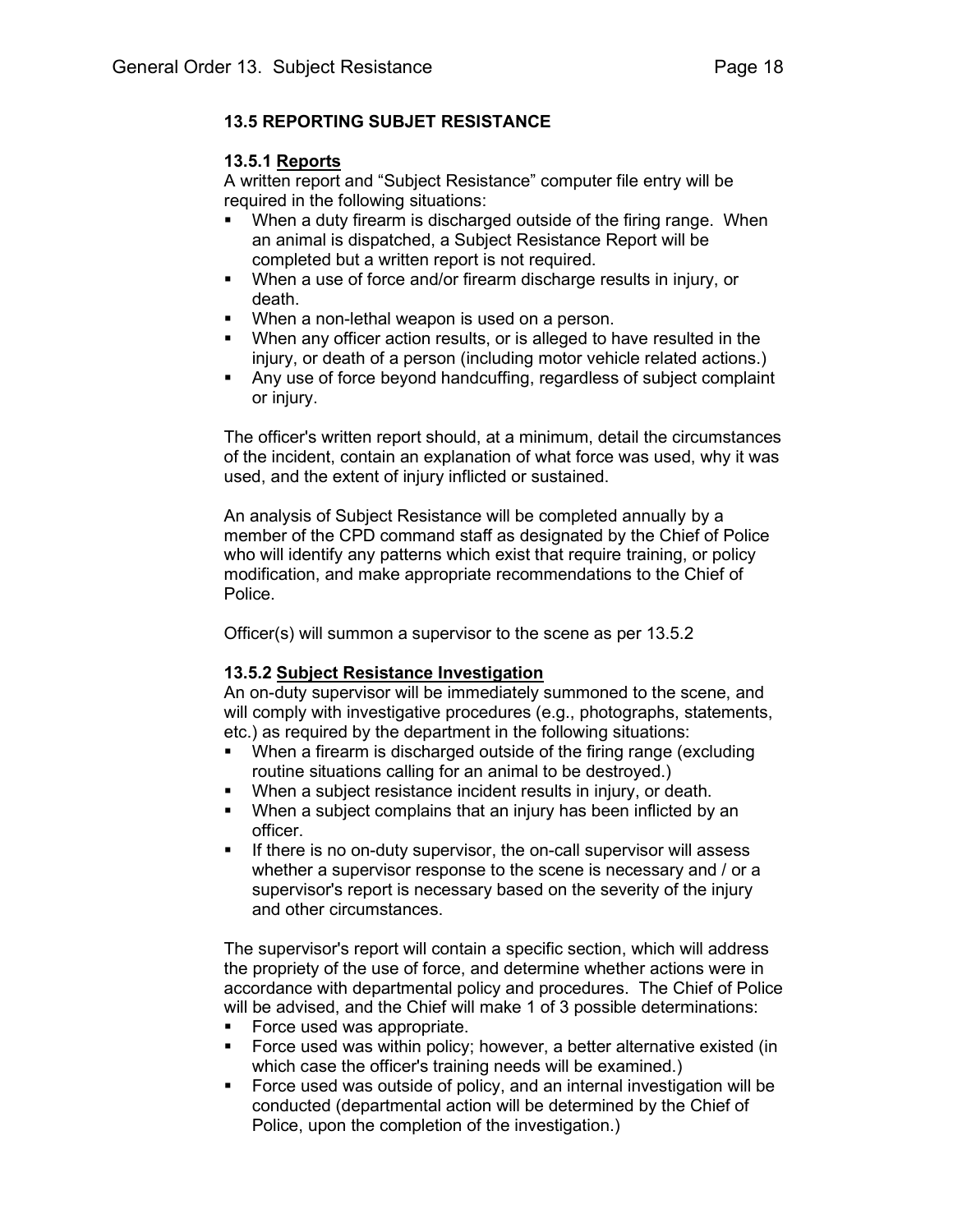The following procedures will be used to investigate incidents of firearms discharge by CPD personnel (except for training, firearm examinations, and animal control), and investigation of officer related serious injury, or death incidents:

# Guidelines for Officer Involved

- Whenever an officer discharges a firearm in the course of official duty either accidentally or intentionally, or is involved in an event that causes serious injury, or death to another the officer shall immediately:
	- o Ensure the scene is safe.
	- o Determine the physical condition of any injured person and render first aid, when appropriate.
	- o Request necessary emergency medical aid.
	- o Notify the dispatcher of the incident and location, and request CPD supervisor notification.
- Remain at the scene (unless injured) until the arrival of the appropriate investigator(s) and/or supervisor(s). If circumstances are such that the continued presence of the officer at the scene might cause a more hazardous situation to develop, the supervisor at the scene has the discretion to direct the officer to a more appropriate location.
- Officers involved will be required to provide a general, verbal overview of the incident to assigned supervisors(s), or investigator(s) as soon as circumstances permit.
- Employees involved shall prepare and submit a complete report, which details the incident, when circumstances permit.
- Upon return to CPD offices, the officer's firearm, leather gear / equipment, and clothing shall be submitted for examination to the appropriate investigator or supervisor. When directed, officer(s) shall surrender their firearm. Officers surrendering a firearm will be issued another CPD firearm at the direction of the Chief of Police.
- The officer(s) shall give an adequate sample of blood for alcohol and chemical testing. This does not prejudge guilt or innocence on the part of the officer(s).
- In the case of a serious injury, or a death the involved officer(s) shall be placed on administrative leave, without loss of pay or benefits, pending the results of the investigation(s), or by order of the Chief of Police.
- **The officer(s) shall not discuss the case with anyone except:** 
	- o Assigned supervisory and investigative personnel.
	- o The officer's personal attorney, union representative, licensed psychologist, clergy or immediate family.
	- $\circ$  CPD designated attorney(s).
	- o CPD designated consulting psychologist(s).
- Officer(s) shall not grant any interview(s) with the news media, without the approval of the Chief of Police.
- Officer(s) shall make themselves available for official interviews, statements, and testimony regarding the case, as needed.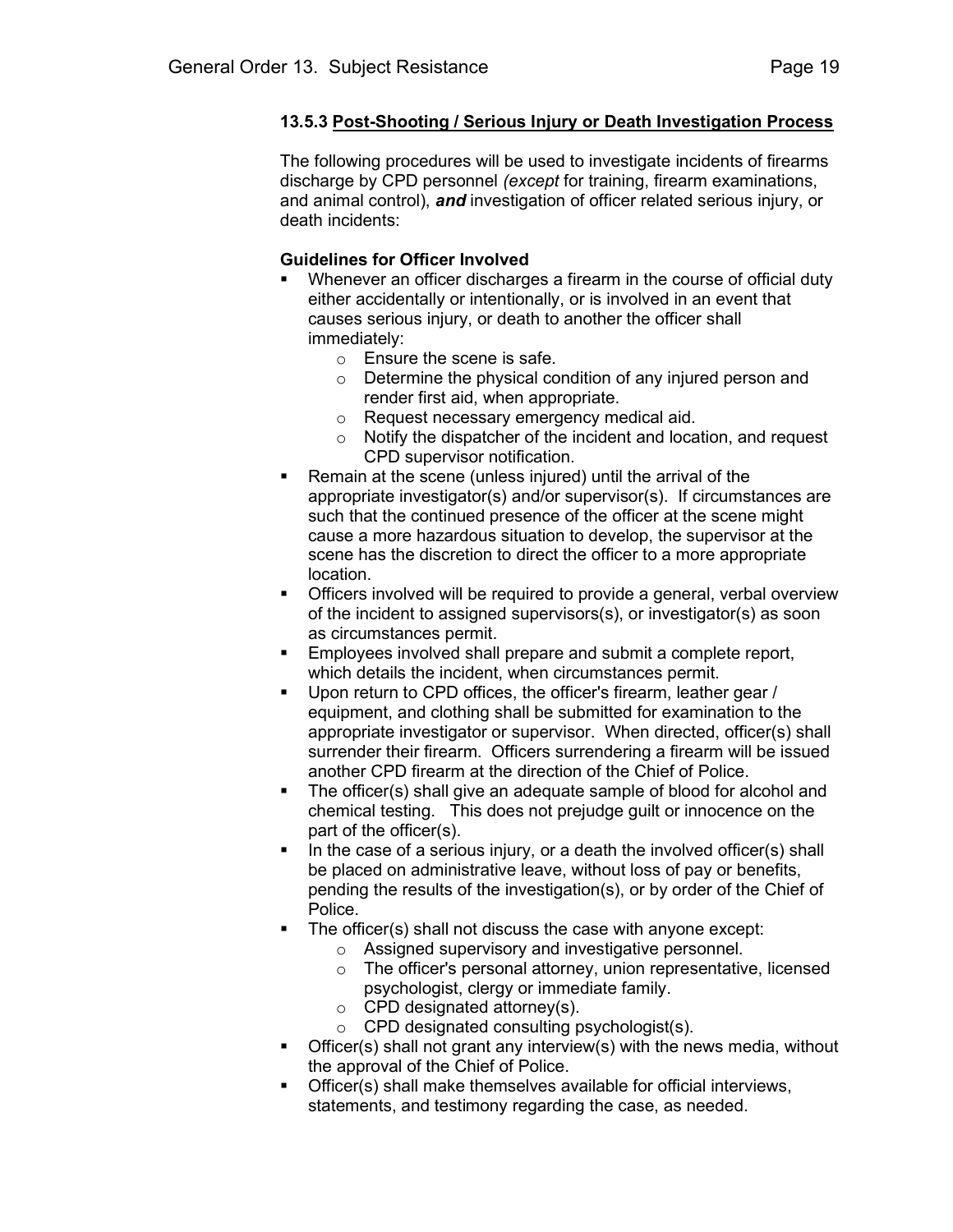# Guidelines for Field / Shift Supervisor

(See also 13.8 Supervisor Checklist)

The Field / Shift Supervisor shall:

- **Proceed immediately to the scene.**
- Secure the scene and any evidence.
- **Assist the officer(s) involved.**
- **Ensure that the dispatch center has:** 
	- o Requested necessary medical aid.
	- o Notified the Chief of Police and Command Staff.
	- o Taken steps necessary to save all telephone, radio, and 9-1-1 tapes related to the incident.
- Only minimal, preliminary questions should be asked of the officer(s) about the incident. The officer(s) should be advised that a more detailed debriefing will be conducted at a later time.
- **Establish a calm on site location for officer(s) involved to stand-by,** with another uninvolved officer, while awaiting responding supervisors and investigators. Officers will be admonished not to discuss the incident in this setting. Officer(s) assigned to stand-by with involved officer(s) will not leave this post for any reason, nor will they allow anyone outside of assigned supervisors and/or investigators to make contact with involved officer(s) in this setting.
- **Conduct a preliminary field investigation.**
- $\blacksquare$  Identify and hold any / all witnesses.
- **Render supervisory assistance to the assigned investigator(s).**

# What To Do If An Officer Is Shot, Or Seriously Injured

- **IMMEDIATELY ADDETS INCOCOLET CONTER** Immediately advise the Chief of Police, or designee who will personally notify the officer's family and arrange transportation for them.
- **IMMED 11.5 Immediately send an officer to the hospital to gain any information** possible, and protect the officer as is necessary.
- **Secure hospital and control telephone information (possibly by** requesting mutual aid.)
- **Try to avoid placement of officer, and suspect in same hospital.**
- Do not identify the hospital.
- Do not release the officer's name.
- **Secure scene.**
- Maintain as evidence all officer's clothes, and equipment.
- Check for officer's written notes, or what may be on officer's MCT/Computer

# Incident Investigation

The department will conduct a thorough investigation of every firearms incident, as directed by the Chief of Police.

In the case of serious injury, or death two separate--yet parallel- investigations will be conducted. The Chief of Police may also direct that this be done with any incident which involves the discharge of a firearm, or use of force.

One of these investigations will be criminal in nature (this does not prejudge guilt or innocence on the part of the officer(s).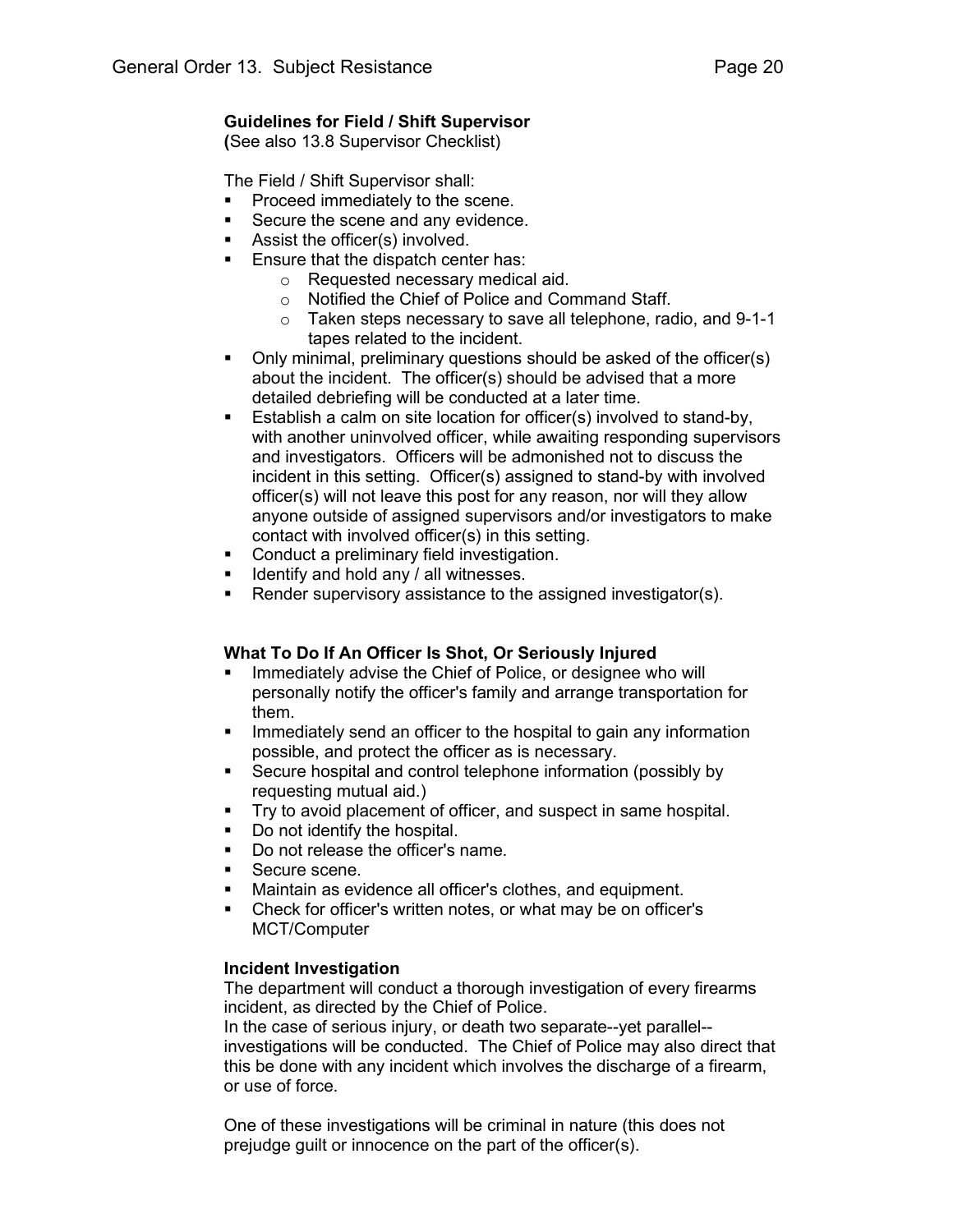Incidents involving serious injury, or death will be investigated by an outside law enforcement agency. Ordinarily CPD will call upon the Minnesota Bureau of Criminal Apprehension (BCA). The Chief of Police (or senior available commander) will decide which outside law enforcement agency should conduct the investigation. Notification of this decision should be forwarded to the selected agency, other affected Chiefs of Police / Sheriffs, and the Coroner [for deaths] as soon as possible.

The other (parallel) investigation will be an Administrative, or Internal investigation, and will be commanded by the designee of the Chief of Police. The purpose of this investigation will be to review the incident and officer(s) actions, to determine if they fall within department policy, procedure, and training.

The criminal investigator and administrative investigator will work together, and share all information **except** interviews with and/or formal statements given by the officer(s) involved. Officer(s) involved will be interviewed separately by these investigators. The criminal investigator can and will share this information with the administrative investigator; however, the administrative investigator will **not** share any officer(s) interview / statement information with the criminal investigator.

Statement Advisory -- to be given to the involved officer(s) prior to interviews and statements:

- If the investigation is criminal in nature: "Miranda" Warning
- **If the investigation is administrative in nature: "Garrity" Warning (see** CPD General Order 33.7)

### Officers' Rights and Privileges

All officers have certain rights and privileges that have been granted to them under the Constitution of the United States, the Constitution of the State of Minnesota, the Peace Officer Discipline Procedures Act (also known as the Police Officers' Bill of Rights), and Minnesota State Statutes.

### Incident Information Management: (Also See CPD General Order 37)

- Involved officers should notify their families about the incident as soon as possible. Typically this will be done by telephone (possibly cell phone.) This communication should be kept simple, such as, "I have been involved in a shooting. I am okay. I will call you later."
- If an officer is unable to do so, the Chief of Police or designee shall personally notify the family, and arrange for their transportation to the hospital, or appropriate location.
- Only the Chief of Police, or the Chief's designee shall release any information, or photographs to the news media.
- Non-involved department personnel will be briefed to avoid rumors, by the Chief of Police or designee. Department members will keep all information learned in the strictest confidence.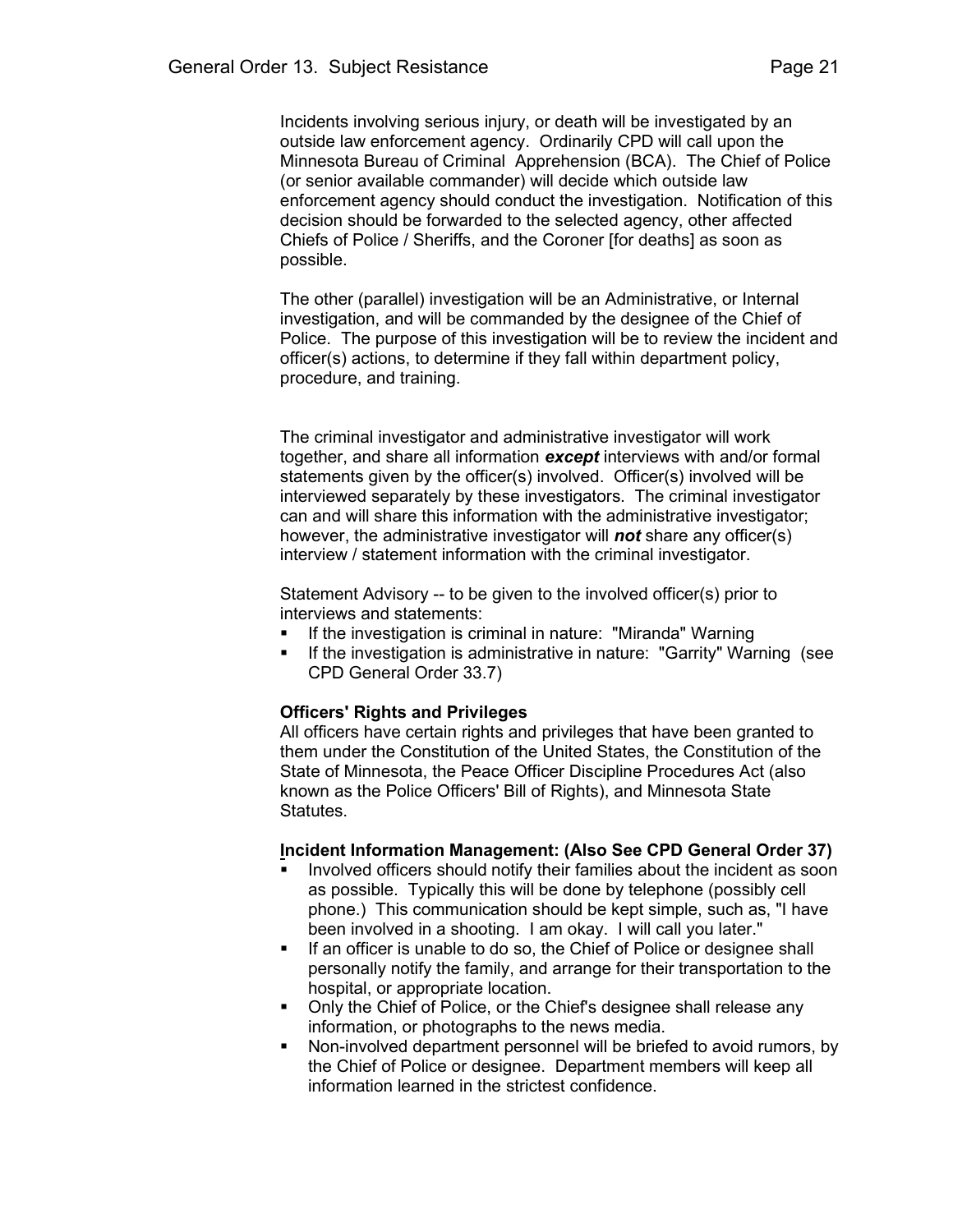### Reporting Requirements

- Officers involved will submit reports as directed by this policy, and assigned supervisors.
- The criminal investigator will submit reports directly to the Chief of Police.
- The administrative investigator will submit reports directly to the Chief of Police.
- The Chief of Police will direct reports to the Coroner, County Attorney, (or assigned prosecuting attorney), and others as needed.
- The Chief of Police (in accordance with Minnesota Statute 626.553, subd. 2) shall submit a Firearms Discharge Report to the Minnesota Department of Public Safety Office of Information Systems Management, whenever an officer discharges a firearm in the course of duty other than for training purpose, or animal control. The report must be filed within 30 days of the incident, and shall include the reasons and circumstances surrounding the discharge.

### **Counseling**

Employees directly involved in shooting incidents (or other events as determined by the Chief of Police) may be required to attend a Post-Critical Incident Psychological Consultation. The confidential consultation will be conducted by a department approved psychologist, or other qualified mental health professional, with the intended purpose to:

- **Provide the employee an opportunity to discuss their thoughts,** feelings, or other reactions to the incident.
- **Provide the employee with appropriate feedback regarding those** reactions in order to help the employee cope with the psychological after-effects of the incident.

The psychologist may submit recommendations to the Chief of Police concerning the need for further counseling. Information concerning the consultation shall be kept confidential unless:

- Released by the subject officer.
- The psychologist believes the officer may be a danger to themselves or others.
- **Employees involved in an incident may obtain additional confidential** counseling services, upon request by notifying the Chief of Police. Supervisors may use the chain of command to recommend confidential counseling services for employees who have been involved in an incident.
- The families of employees involved in an incident will also be offered confidential counseling with a psychologist, or other mental health professional to aid them in coping with the potential after-effects of an incident.